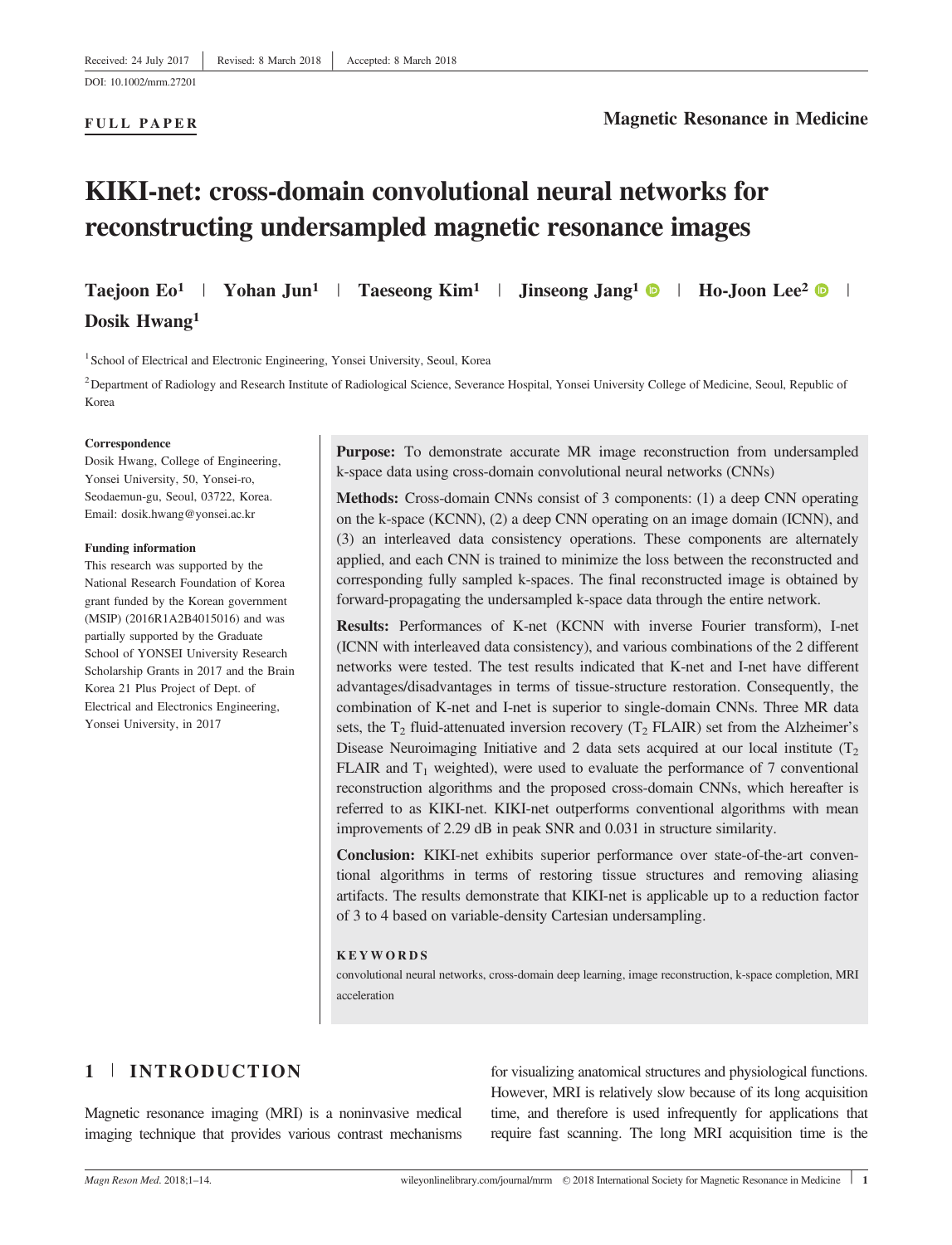result of not being able to simultaneously sample multiple data points; instead, the data should be sequentially sampled in time (i.e., point by point) over the images' Fourier space, referred to as the "k-space." Despite the development of advanced hardware and imaging techniques, such as parallel imaging<sup>1,2</sup> and echo planar imaging, $3$  the maximum for magnetic resonance (MR) data collection remains limited. Instead of acquiring the fully sampled MR data in the k-space, the k-space data can be subsampled at a frequency that is lower than the Nyquist rate (i.e., it can be undersampled) to accelerate the acquisition process. However, simple undersampling schemes result in aliasing artifacts in the reconstructed images, and many tissue structures in images are obscured by these artifacts. Therefore, various efforts have focused on developing advanced reconstruction algorithms to improve the image quality of the undersampled MR images. One of the most representative algorithms is compressed sensing (CS), which uses sparsity in specific transform domains.4-8 As more advanced algorithms, CS algorithms have been combined with parallel imaging $9-11$  and low-rank constraint terms.<sup>12,13</sup> More recently, image-adaptive algorithms that enforce sparsity on image patches, such as dictionary-learning algorithms, $14-18$  have appeared.

Compressed-sensing MRI (CS-MRI) uses sparse coefficients in global sparsifying transforms, such as wavelets, curvelets, and contourlets transform<sup>4-8</sup>; however, in the  $l_1$ minimization process, the sparse coefficient values tend to be significantly smaller than those of the original coefficient values. This value reduction hides detailed structures and results in blur artifacts in the reconstructed images. Furthermore, high-frequency oscillatory artifacts remain in the reconstructed image when large errors occurring in the transform domain are not properly reduced via minimization.<sup>14</sup> Therefore, CS with global sparsifying transforms is generally limited to a reduction factor of 2.5 to 3 for typical MR images.14 Dictionary learning MRI (DL-MRI) updates adaptive dictionaries by alternating back and forth between an image domain and the k-space. $14$  This image-adaptive sparsifying algorithm can represent better sparsification of images compared with CS-MRI, owing to dictionaries that are learned from the image itself or images from similar classes. Therefore, DL-MRI achieves better results than nonadaptive CS algorithms. However, detailed information of images may disappear if the number of dictionary patches is not sufficiently large or if the reduction factor is too high to generate dictionaries that do not induce blurring.

Meanwhile, several recent studies have demonstrated the applicability of deep-learning techniques to the reconstruction of undersampled MR images<sup>19-21</sup> or CT images.<sup>22</sup> In training, tuples of undersampled images and fully sampled images are fed to convolutional neural networks (CNNs) to learn the relationship between the undersampled images and the corresponding fully sampled images.<sup>19,22</sup> In testing, arbitrary undersampled images obtained with the same protocols

are fed to the well-trained CNNs, and the final reconstructed images are obtained as outputs of the CNNs. These studies can be interpreted as attempts to replace 3 main steps of the conventional reconstruction algorithms: (1) selection of image characteristics that are assumed by humans (e.g., sparsity), (2) extraction of features that represent the image characteristics (e.g., wavelet coefficients), and (3) optimization of features (e.g.,  $l_1$  minimization). These 3 steps are then replaced with (1) data-driven feature extraction (i.e., deep neural networks such as CNNs) and (2) a unified optimization method (i.e., loss backpropagation).

Existing CNN-based algorithms outperform conventional CS algorithms because of their data-driven feature extraction and high-nonlinearity properties.<sup>19-22</sup> However, the existing algorithms contain 2 major limitations. First, the CNNs used in previous studies are only trained on the image domain (i.e., the CNNs estimate true images from images in which the detailed structures are already distorted or have even disappeared).<sup>19-22</sup> To resolve the problem, we developed a deep CNN that operates on the k-space and can use the maximum possible extent of the k-space itself, which contains the true high-frequency components of the images in its outer area (although some high-frequency components may be missing). Furthermore, an iterative deep-learning approach is introduced. We iteratively (or alternately) applied 2 different CNNs operating on different domains (the k-space and image domain), and data consistency was interleaved among the CNNs. The second limitation of the earlier studies is that the network depth was shallower (3 to 5 layers) than that of most networks used in recent imagerestoration studies.19-22 In some studies, deep CNNs with layer depths greater than 20 afford much more promising results than shallower networks because of their larger receptive fields.<sup>23,24</sup> In the present study, we exploited CNNs with layer depths greater than or equal to 20 and compared their results with those of shallower networks (e.g., 3 layers).

This study proposes a new algorithm that can estimate fully sampled MR data from undersampled MR data using a combination of 4 different CNNs, and is hereafter referred to as the KIKI-net (the network architecture operating on k-space, image, k-space, and image sequentially). We designate this type of network architecture as cross-domain CNNs (CD-CNNs). The proposed KIKI-net can use true sampled points in the k-space to the maximum extent possible, which is highly effective in restoring detailed tissue structures in images as well as in reducing aliasing artifacts.

# 2 <sup>|</sup> METHODS

All experiments conducted in the present study were approved by the institutional review board. Written informed consent was obtained from all human subjects.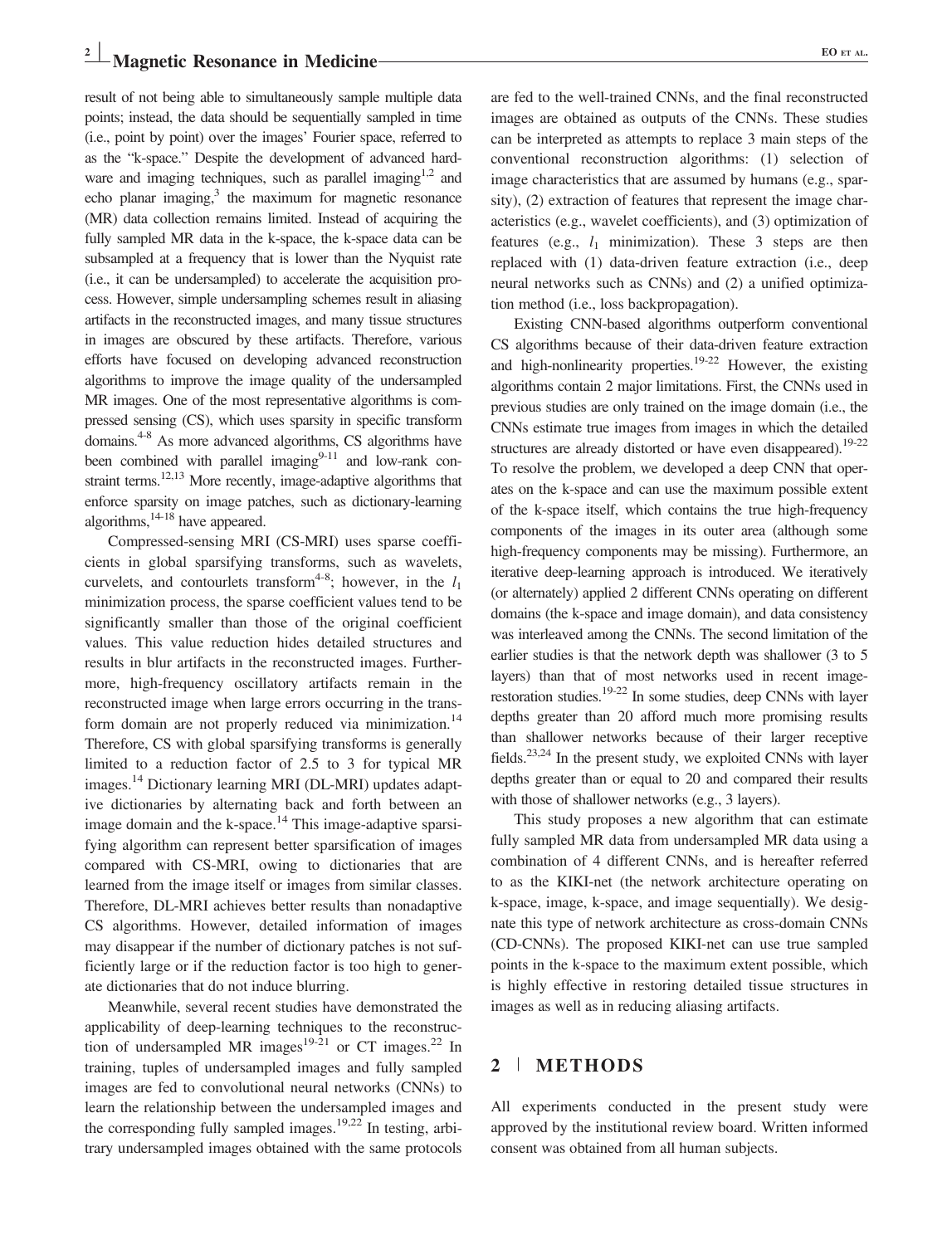This section provides the problem formulation, network component details, practical implementation of CD-CNNs, and experiment framework. The network architecture is based on deep CNNs that have been proven to learn pixel-to-pixel regression in the area of computer vision.25-32 The CD-CNNs consist of 3 components: a deep CNN for k-space completion (KCNN), a deep CNN for image restoration (ICNN), and an interleaved data consistency (IDC).

#### 2.1 <sup>|</sup> Problem formulation

Let  $k \in \mathbb{C}^{n_{kx} \times n_{ky}}$  denote a 2D complex-valued MR k-space. Our purpose is to reconstruct a fully sampled image x from the undersampled k-space,  $k_u$ , obtained as follows:

$$
\mathbf{k}_{\mathbf{u}} = \mathbf{U} \circ \mathbf{k} = \mathbf{U} \circ \mathcal{F}_{2D}(\mathbf{x}) = \mathbf{k}_{\mathbf{u},\mathbf{r}} + \mathbf{i}\mathbf{k}_{\mathbf{u},\mathbf{i}} \tag{1}
$$

$$
\mathbf{x}_{\mathbf{u}} = \mathcal{F}_{2D}^{-1}(\mathbf{k}_{\mathbf{u}}) = \mathbf{x}_{\mathbf{u},\mathbf{r}} + i\mathbf{x}_{\mathbf{u},\mathbf{i}} \tag{2}
$$

where  $\mathbf{k}_{\mathbf{u}} \in \mathbb{C}^{n_{kx} \times n_{ky}}$  denotes the undersampled k-space;  $\mathbf{U} \in \mathbb{R}^{n_{kx} \times n_{ky}}$  denotes the binary undersampling mask;  $\circ$ denotes element-wise multiplication;  $\mathcal{F}_{2D}$  and  $\mathcal{F}_{2D}^{-1}$  denote the 2D Fourier transform (FT) and inverse Fourier transform (IFT), respectively;  $\mathbf{k}_{u,r} \in \mathbb{R}^{n_{kx} \times n_{ky}}$  and  $\mathbf{k}_{u,i} \in \mathbb{R}^{n_{kx} \times n_{ky}}$  denote the real and imaginary channels of  $\mathbf{k}_u$ , respectively;  $\mathbf{x}_u$  denotes the undersampled image; and  $x_{u,r}$  and  $x_{u,i}$  denote the real and imaginary channels of  $x<sub>u</sub>$ , respectively. To solve the ill-posed problem of reconstructing x from a small number of samples in the k-space,  $k_u$ , we introduce 2 minimization equations: 1 for k-space completion, and the other for image restoration.

k-space completion: 
$$
\operatorname*{argmin}_{\hat{\mathbf{k}}} ||\mathbf{k} - \hat{\mathbf{k}}||_2^2
$$
  
\n
$$
= \operatorname*{argmin}_{\theta_k} ||\mathbf{k} - H_k(\mathbf{k}_u; \theta_k)||_2^2 \tag{3}
$$

where  $\bf{k}$  is the estimation of the true k-space,  $\bf{k}$ . In terms of a learning algorithm,  $\hat{k}$  is estimated by a hypothesis function,  $H_k$ , with the input of  $\mathbf{k}_u$  and the unknown parameters  $\theta_k$ . Therefore, the minimization equation changes to find optimal  $\theta_k$  as shown in the right side of Equation 3.

image restoration: 
$$
\operatorname{argmin}_{\widehat{\mathbf{x}}}
$$
  $\|\mathbf{x} - \widehat{\mathbf{x}}\|_2^2 + \lambda \|\mathbf{k}_\mathbf{u} - \mathbf{U} \circ \mathcal{F}_{2D}(\widehat{\mathbf{x}})\|_2^2$   
\n $= \operatorname{argmin}_{\theta_x} \|\mathbf{x} - H_x(\mathbf{x}_\mathbf{u}; \theta_x)\|_2^2 + \lambda \|\mathbf{k}_\mathbf{u} - \mathbf{U} \circ \mathcal{F}_{2D} \left(H_x(\mathbf{x}_\mathbf{u}; \theta_x)\right)\|_2^2$ 

(4)

where  $\hat{\mathbf{x}}$  is the estimation of the true image, x; and  $H_{\mathbf{x}}$  is the hypothesis function to estimate  $\hat{x}$  with the input of  $x_u$  and the unknown parameters  $\theta_x$ . The right term of Equation 4 is a regularization term for data consistency, and  $\lambda$  is the regularization parameter. Then, a combination form of Equations 3 and 4, which is the target objective function of this study, is

$$
\underset{\mathbf{\theta}_{k}, \mathbf{\theta}_{x}}{\operatorname{argmin}} \left\| \mathbf{x} - H_{x} \left( \mathcal{F}_{2D}^{-1} \left( H_{k}(\mathbf{k}_{\mathbf{u}}; \mathbf{\theta}_{\mathbf{k}}) \right); \mathbf{\theta}_{x} \right) \right\|_{2}^{2} + \lambda \left\| \mathbf{k}_{\mathbf{u}} - \mathbf{U} \circ \mathcal{F}_{2D} \left( H_{x} \left( \mathcal{F}_{2D}^{-1} \left( H_{k}(\mathbf{k}_{\mathbf{u}}; \mathbf{\theta}_{\mathbf{k}}) \right); \mathbf{\theta}_{x} \right) \right) \right\|_{2}^{2} \qquad (5)
$$

We have determined that simultaneously obtaining  $\theta_k$ and  $\theta_x$  by solving Equation 5 is highly constrained in terms of network design due to high computational complexities, overfitting problems, and memory shortages. Therefore, we introduced an iterative deep-learning approach that obtains  $\theta_k$  and  $\theta_x$  by alternately solving Equations 3 and 4 until the final loss is saturated. The detailed process of our approach is presented in the following sections.

#### 2.2 <sup>|</sup> Deep CNN for k-space completion

To solve the minimization equation in Equation 3, we introduced a deep CNN as the hypothesis function  $H_k$ , which completes unacquired points in the k-space using acquired points in the k-space. This CNN is denoted as KCNN. Equation 3 can then be rewritten as

$$
\underset{\boldsymbol{\theta}_{\mathbf{k}}}{\text{argmin}} \|\mathbf{k} - H_{\mathbf{k}}(\mathbf{k}_{\mathbf{in}}; \boldsymbol{\theta}_{\mathbf{k}})\|_{2}^{2} = \underset{\boldsymbol{\theta}_{\mathbf{K} \mathbf{C} \mathbf{N} \mathbf{N}}}{\text{argmin}} \|\mathbf{k} - H_{\mathbf{K} \mathbf{C} \mathbf{N} \mathbf{N}}(\mathbf{k}_{\mathbf{in}}; \boldsymbol{\theta}_{\mathbf{K} \mathbf{C} \mathbf{N} \mathbf{N}})\|_{2}^{2}
$$
\n(6)

where  $H_{\text{KCNN}}$  is the CNN-based hypothesis function;  $\theta_{\text{KCNN}}$ represents the parameters of the CNN;  $k_{in}$  is the input k-space, which is  $k_u$  for the first KCNN. The network architecture of KCNN is presented in Figure 1A, and the forward-pass equations of KCNN, namely  $H_{\text{KCNN}}(\mathbf{k}_{in}; \theta_{\text{KCNN}})$ , are as follows.

The KCNN component consists of 3 network components: a feature-extraction net, an inference net, and a reconstruction net. In the feature-extraction net, features of the undersampled k-space data are extracted by a pair of convolution and activation layers. Feature maps are independently extracted from the real and imaginary k-spaces and are then concatenated. The forward-pass equation of the feature extraction net is

$$
\mathbf{F}_{\mathbf{r}} = \sigma(\mathbf{W}_{\mathbf{F},\mathbf{r}} * \mathbf{k}_{\mathbf{in},\mathbf{r}} + \mathbf{b}_{\mathbf{F},\mathbf{r}}) \tag{7}
$$

$$
\mathbf{F}_{i} = \sigma(\mathbf{W}_{F,i} * \mathbf{k}_{in,i} + \mathbf{b}_{F,i})
$$
 (8)

$$
\mathbf{F} = [\mathbf{F}_r, \mathbf{F}_i] \tag{9}
$$

where  $k_{in,r}$  and  $k_{in,i}$  denote the real and imaginary channels of  $\mathbf{k}_{in}$  and  $\mathbf{W}_{F,r} \in \mathbb{R}^{w \times h \times 1 \times c}$ , and  $\mathbf{W}_{F,i} \in \mathbb{R}^{w \times h \times 1 \times c}$  denote the weight matrices of the 2 corresponding convolution layers of the feature extraction net. For the weight matrices,  $1, w, h,$  and  $c$  respectively denote the number of channels and the width, height, and number of weight matrices. Values of  $\mathbf{b}_{\mathbf{F},\mathbf{r}} \in \mathbb{R}^c$  and  $\mathbf{b}_{\mathbf{F},\mathbf{i}} \in \mathbb{R}^c$  denote the bias matrices;  $\mathbf{F}_\mathbf{r}$  $\in \mathbb{R}^{n_{kx} \times n_{ky} \times c}$  and  $\mathbf{F_i} \in \mathbb{R}^{n_{kx} \times n_{ky} \times c}$  denote the feature maps extracted from the real and imaginary channels of the kspace, respectively; and  $\sigma$  denotes activation function. The 2 feature maps,  $\mathbf{F}_r$  and  $\mathbf{F}_i$ , are concatenated along the channel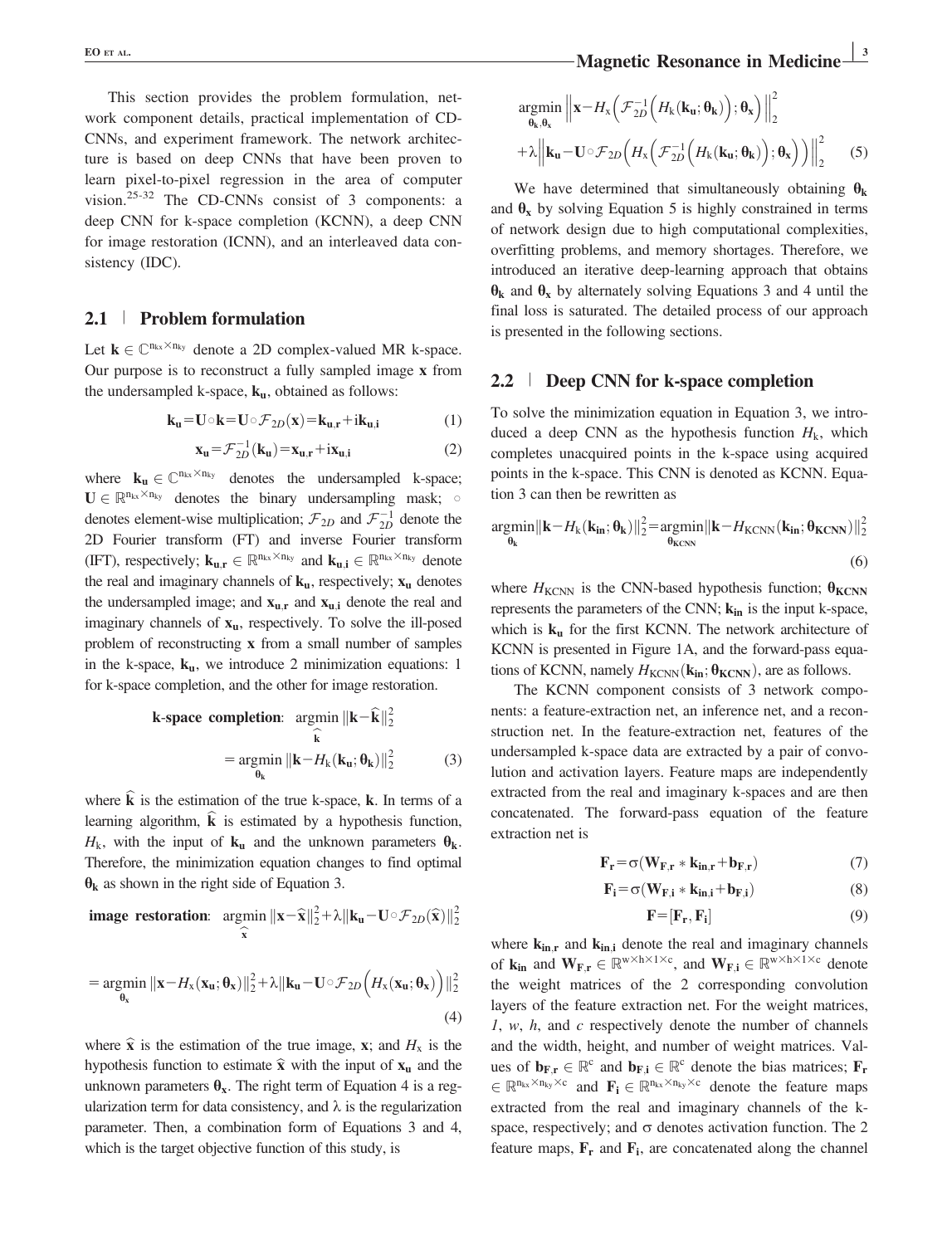

FIGURE 1 Network architecture of the deep convolutional neural network (CNN) for k-space completion (KCNN) (A) and the deep CNN for image restoration (ICNN) (B)

axis to form  $\mathbf{F} \in \mathbb{R}^{n_{kx} \times n_{ky} \times (2c)}$  such that they are fed into the next net.

The inference net infers and fills the empty points of the feature maps. These are gradually filled while the feature maps pass through multiple convolution and activation layers. The forward-pass equation of the inference net is

$$
\mathbf{I}_1 = \sigma(\mathbf{W}_{\mathbf{I}_1} * \mathbf{F} + \mathbf{b}_{\mathbf{I}_1})
$$
 (10)

$$
\mathbf{I}_{n} = \sigma(\mathbf{W}_{\mathbf{I}_{n}} * \mathbf{I}_{n-1} + \mathbf{b}_{\mathbf{I}_{n}}) \tag{11}
$$

where  $n=2, \ldots, N_l - 1, N_l$ ; and  $N_l$  is the depth of layers. Values of  $W_{I_1} \in \mathbb{R}^{w \times h \times (2c) \times c}$  and  $W_{I_n} \in \mathbb{R}^{w \times h \times c \times c}$  denote the first and nth convolution matrices of the inference net, respectively; and  $\mathbf{b}_{\mathbf{I}_{1}} \in \mathbb{R}^c$  and  $\mathbf{b}_{\mathbf{I}_{n}} \in \mathbb{R}^c$  are the first and the nth bias values of the inference net, respectively. The final, fully filled feature maps are obtained through  $N_l$  different convolution and activation layers.

The reconstruction net receives the fully filled feature maps,  $\mathbf{I}_{N_l} \in \mathbb{R}^{n_{kx} \times n_{ky} \times c}$ , as input and forms the final net-<br>work output with respect to the completed k spees. The work output with respect to the completed k-space. The following are the forward-pass equations for the reconstruction net:

$$
\widehat{\mathbf{k}}_{\mathbf{r}} = \mathbf{W}_{\mathbf{R}, \mathbf{r}} * \mathbf{I}_{\mathbf{N}_{\mathbf{l}}} + \mathbf{b}_{\mathbf{R}, \mathbf{r}} \tag{12}
$$

$$
\hat{\mathbf{k}}_{i} = \mathbf{W}_{R,i} * \mathbf{I}_{N_{l}} + \mathbf{b}_{R,i}
$$
 (13)

$$
H_{\text{KCNN}}(\mathbf{k}_{\text{in}}; \theta_{\text{KCNN}}) = \hat{\mathbf{k}}_{\text{KCNN}} = \hat{\mathbf{k}}_{\text{r}} + \mathrm{i}\hat{\mathbf{k}}_{\text{i}} \tag{14}
$$

where 
$$
\boldsymbol{\theta}_{\text{KCNN}} = \{ (\mathbf{W}_{\mathbf{F},\mathbf{r}}, \mathbf{b}_{\mathbf{F},\mathbf{r}}), (\mathbf{W}_{\mathbf{F},\mathbf{i}}, \mathbf{b}_{\mathbf{F},\mathbf{i}}), (\mathbf{W}_{\mathbf{I}_1}, \mathbf{b}_{\mathbf{I}_1}), \ldots,
$$

 $(W_{I_N}, b_{I_N}), (W_{R,r}, b_{R,r}), (W_{R,i}, b_{R,i})\}$ . The completed real and imaginary k-spaces, namely  $\hat{k}_r$  and  $\hat{k}_i$ , are reconstructed by a  $1 \times 1$  convolution (W<sub>R,r</sub>, b<sub>R,r</sub>, W<sub>R,i</sub>, and **) layer from the output of the inference net,**  $**I**<sub>N</sub>$ **. The** output of KCNN,  $H_{\text{KCNN}}(\mathbf{k}_{in}; \theta_{\text{KCNN}}) = \mathbf{k}_{\text{KCNN}}$ , is obtained by combining the 2 k-space channels.

### 2.3 <sup>|</sup> Deep CNN for image restoration

Restoration of degraded structures and removal of remaining artifacts in the KCNN-reconstructed image involve constructing another deep CNN operating on the image domain. The ICNN is adapted from conventional deep CNNs that were developed for image restoration, including super-resolu- $\frac{1}{28,34}$  and compression-artifact removal.<sup>28,34</sup> The role of ICNN is solving the left term of Equation 4, which can be rewritten as

$$
\underset{\mathbf{\theta}_{\mathbf{x}}}{\text{argmin}} \|\mathbf{x} - H_{\mathbf{x}}(\mathbf{x}_{\text{in}}; \mathbf{\theta}_{\mathbf{x}})\|_{2}^{2} = \underset{\mathbf{\theta}_{\text{ICNN}}}{\text{argmin}} \|\mathbf{x} - H_{\text{ICNN}}(\mathbf{x}_{\text{in}}; \mathbf{\theta}_{\text{ICNN}})\|_{2}^{2}
$$
\n(15)

where  $x_{in}$  is the input image to be restored;  $\theta_{ICNN}$  is the ICNN parameters; and  $H_{\text{ICNN}}$  is the CNN-based hypothesis function. The ICNN network architecture, which corresponds to  $H_{\text{ICNN}}$  of Equation 15, is presented in Figure 1B. Particularly, the ICNN consists of network components similar to those in KCNN (feature extraction, inference, and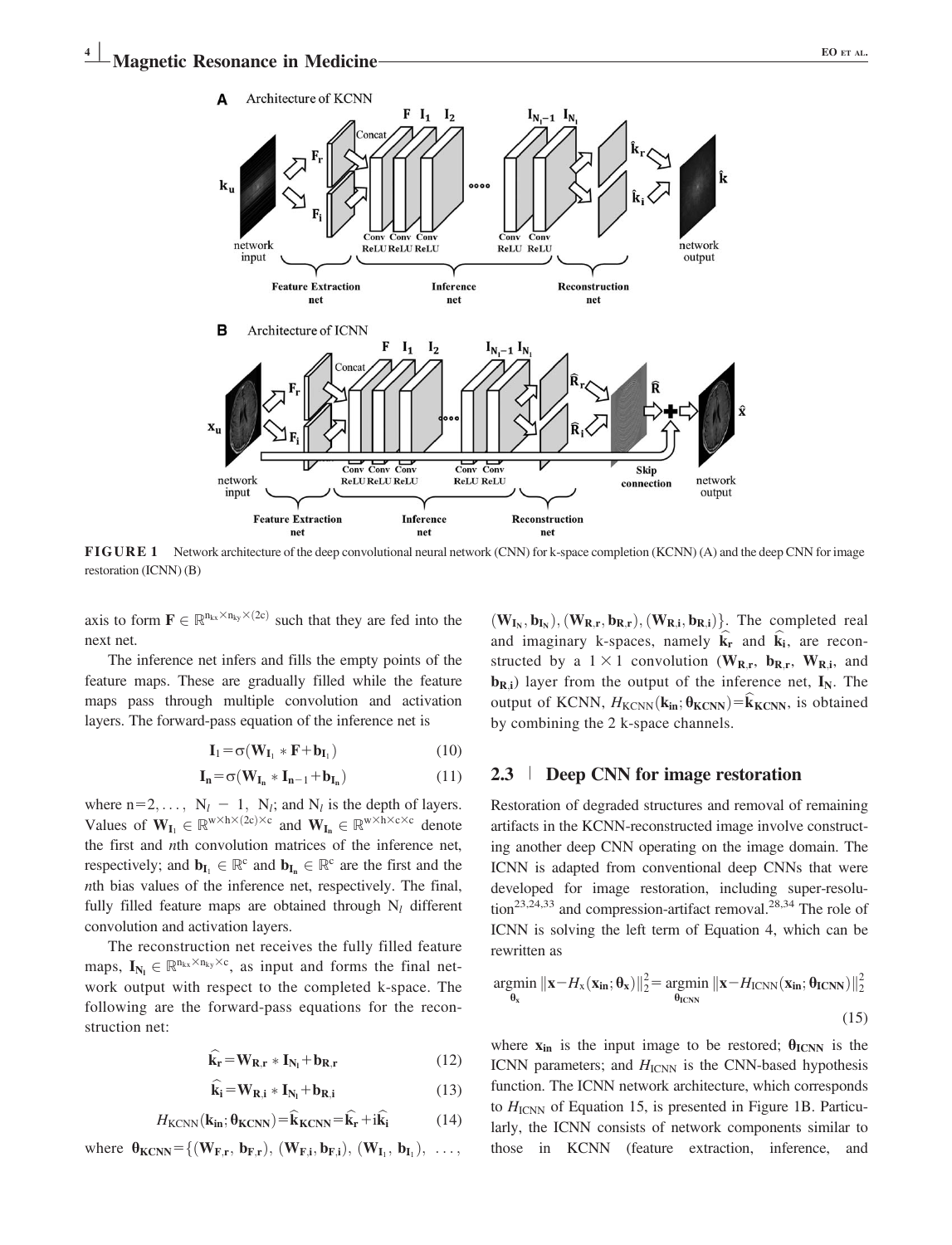reconstruction nets). Because MR images are complexvalued, we divided the input image,  $x_{in}$ , into real and imaginary channels  $(x_{in,r}$  and  $x_{in,i}$ , respectively) as in the KCNN. In the ICNN, a skip-connection layer is added to the reconstruction net.<sup>23,24</sup> The forward-pass equations for  $H_{\text{ICNN}}$  are as follows:

$$
\mathbf{F}_{\mathbf{r}} = \sigma(\mathbf{W}_{\mathbf{F},\mathbf{r}} * \mathbf{x}_{\mathbf{in},\mathbf{r}} + \mathbf{b}_{\mathbf{F},\mathbf{r}}) \tag{16}
$$

$$
\mathbf{F}_{\mathbf{i}} = \sigma(\mathbf{W}_{\mathbf{F}, \mathbf{i}} \ast \mathbf{x}_{\mathbf{in}, \mathbf{i}} + \mathbf{b}_{\mathbf{F}, \mathbf{i}}) \tag{17}
$$

$$
\mathbf{F} = [\mathbf{F}_r, \mathbf{F}_i] \tag{18}
$$

$$
\mathbf{I}_1 = \sigma(\mathbf{W}_{\mathbf{I}_1} * \mathbf{F} + \mathbf{b}_{\mathbf{I}_1}) \tag{19}
$$

$$
\mathbf{I}_{n} = \sigma(\mathbf{W}_{\mathbf{I}_{n}} * \mathbf{I}_{n-1} + \mathbf{b}_{\mathbf{I}_{n}}) \tag{20}
$$

$$
\widehat{\mathbf{R}_{\mathbf{r}}} = \mathbf{W}_{\mathbf{R}, \mathbf{r}} * \mathbf{I}_{\mathbf{N}_l} + \mathbf{b}_{\mathbf{R}, \mathbf{r}} \tag{21}
$$

$$
\widehat{\mathbf{R}}_{i} = \mathbf{W}_{\mathbf{R},i} * \mathbf{I}_{N_{l}} + \mathbf{b}_{\mathbf{R},i}
$$
 (22)

$$
\widehat{\mathbf{R}} = \widehat{\mathbf{R}_{\mathbf{r}}} + \mathbf{i}\widehat{\mathbf{R}}_{\mathbf{i}} \tag{23}
$$

$$
H_{\text{ICNN}}(\mathbf{x}_{\text{in}}; \theta_{\text{ICNN}}) = \hat{\mathbf{x}}_{\text{ICNN}} = \mathbf{x}_{\text{in}} + \hat{\mathbf{R}} \tag{24}
$$

where  $n=2,\ldots$ ,  $N_1 - 1$ ,  $N_1$  denotes the order of the layers; **R** denotes the reconstructed residual image;  $\hat{\mathbf{x}}$  denotes the final output image; and  $\theta_{\text{ICNN}}$  of Equation 24 denotes the CNN parameters  $\{(\mathbf{W}_{\mathbf{F}}, \mathbf{b}_{\mathbf{F}}), (\mathbf{W}_{\mathbf{I}_1}, \mathbf{b}_{\mathbf{I}_1}), \ldots, (\mathbf{W}_{\mathbf{I}_{Nl}}, \mathbf{b}_{\mathbf{I}_{Nl}}),\}$  $(W_R, b_R)$ . The other variables represent the same network elements as those in the KCNN. The inference net infers the feature maps in which detailed features are restored, and artifacts are reduced by applying  $N_l$  convolution/activation layers to the extracted feature maps,  $\mathbf{F} \in \mathbb{R}^{n_x \times n_y \times c}$ . The reconstruc-<br>tion not product the recidual images  $\mathbf{B} = \mathbf{v} - \mathbf{v}$  through a sin tion net predicts the residual image,  $\mathbf{R} = \mathbf{x} - \mathbf{x}_{in}$ , through a single convolution layer and forms the final reconstructed image,  $\hat{\mathbf{x}}$ <sub>ICNN</sub>, as in Equation 24. The ICNN uses the skip connection only to learn the sparse residual image, which results in faster and more effective training.<sup>23,24</sup>

#### 2.4 <sup>|</sup> Interleaved data consistency

The originally sampled k-space data can change while passing through ICNN, because ICNN optimizes only the left term of Equation 4. To ensure data consistency, which is the right term of Equation 4, we have to optimize Equation 4 with fixed  $H_{\text{ICNN}}$  and  $\theta_{\text{ICNN}}$ , which are obtained using ICNN. Then, the closed-form solution of Equation 4 is  $14$ 

$$
\widehat{\mathbf{k}_{D}}(k_{x}, k_{y}) = \begin{cases} \frac{\widehat{\mathbf{k}}_{\text{ICNN}}(k_{x}, k_{y}) + \lambda k_{u}(k_{x}, k_{y})}{1 + \lambda} & \text{if } \mathbf{U}(k_{x}, k_{y}) = 1 \\ \frac{\widehat{\mathbf{k}}_{\text{ICNN}}(k_{x}, k_{y})}{\widehat{\mathbf{k}}_{\text{ICNN}}(k_{x}, k_{y})} & \text{if } \mathbf{U}(k_{x}, k_{y}) = 0 \end{cases}
$$
(25)

where  $\mathbf{k}_{\text{ICNN}} = \mathcal{F}_{2D}(\hat{\mathbf{x}}_{\text{ICNN}})$ , which is the FT of the ICNN output;  $k_D$  denotes the reconstructed k-space with data consistency; and  $k_x$  and  $k_y$  denote k-space indices. The final output of IDC is  $\widehat{\mathbf{x}_D} = \mathcal{F}_{2D}^{-1}(\widehat{\mathbf{k}_D})$ .



FIGURE 2 Block diagram for data flow and intermediate operations of cross-domain CNNs (CD-CNNs)

#### 2.5 <sup>|</sup> Cross-domain CNNs

The 3 different network components defined previously (namely, KCNN and ICNN with IDC), which solve Equations 3 and 4, are iteratively applied to solve Equation 5. We named this iterative deep-learning approach as CD-CNN. The data flow and intermediate operations of the one block of CD-CNNs at the ith iteration are illustrated in Figure 2. As depicted in Figure 2, the one block of CD-CNNs consists of 2 parts: K-net (the combination of KCNN and IFT) and I-net (the combination of ICNN and IDC). The input k-space data at *i*th iteration,  $\mathbf{k}_{in}^{i}$ , passes through a network operating on the k-space (i.e., KCNN). The value of  $k_{in}^1$ , the first input data, is  $k_u$ , which is the undersampled kspace data; and  $\mathbf{k}_{in}^{i}$  with *i* larger than 2 is the output at the previous (i.e.,  $i-1$ ) iteration. The output of KCNN,  $\hat{k}_{KCNN}^{i}$ , is inverse Fourier transformed to obtain  $\hat{\mathbf{x}}_{\text{KCNN}}^i$ . We designate this KCNN+FT operation, which gives the first output image, as K-net. Then,  $\hat{x}_{KCNN}^{i}$  is fed to the next network, ICNN, which yields  $\hat{\mathbf{x}}_{\text{ICNN}}^i$ . At the final step of the iteration,  $\hat{x}_{\text{ICNN}}^i$  is fed to IDC to yield  $\hat{x}_{\text{D}}^i$ , which is the *i*th iteration output of the CD-CNNs. The  $ICNN+IDC$  operation, which gives the second output image, is designated as I-net. The one-block CD-CNN procedure is iterated until the loss between the fully sampled image x and the final output image  $\widehat{\mathbf{x}}_D^i$  is saturated.

Training was performed with an incremental manner rather than an end-to-end manner. The KIKI-net consists of CNNs of which layer depth is more than 100 and the interleaved operations among CNNs, FT, and IDC. Therefore, training the KIKI-net with an end-to-end manner is likely to involve problems of nonlocal minimum or overfitting and memory shortages because of the large number of the parameters to be learned (more than 3.5 million in the networks we used). To separately train each CNN while not involving operations of FT and IDC in training, only one last network (i.e., KCNN or ICNN) was trained while previously trained networks were fixed. For example, when training the one block of KIKI-net (i.e., KInet), KCNN was trained first and the ICNN was trained after the KCNN training. More specifically, to train the first KCNN, all undersampled k-space data and their corresponding fully sampled k-space data were fed to KCNN as inputs and outputs. To train the next ICNN, IFTs of these KCNN outputs, which are the K-net outputs, and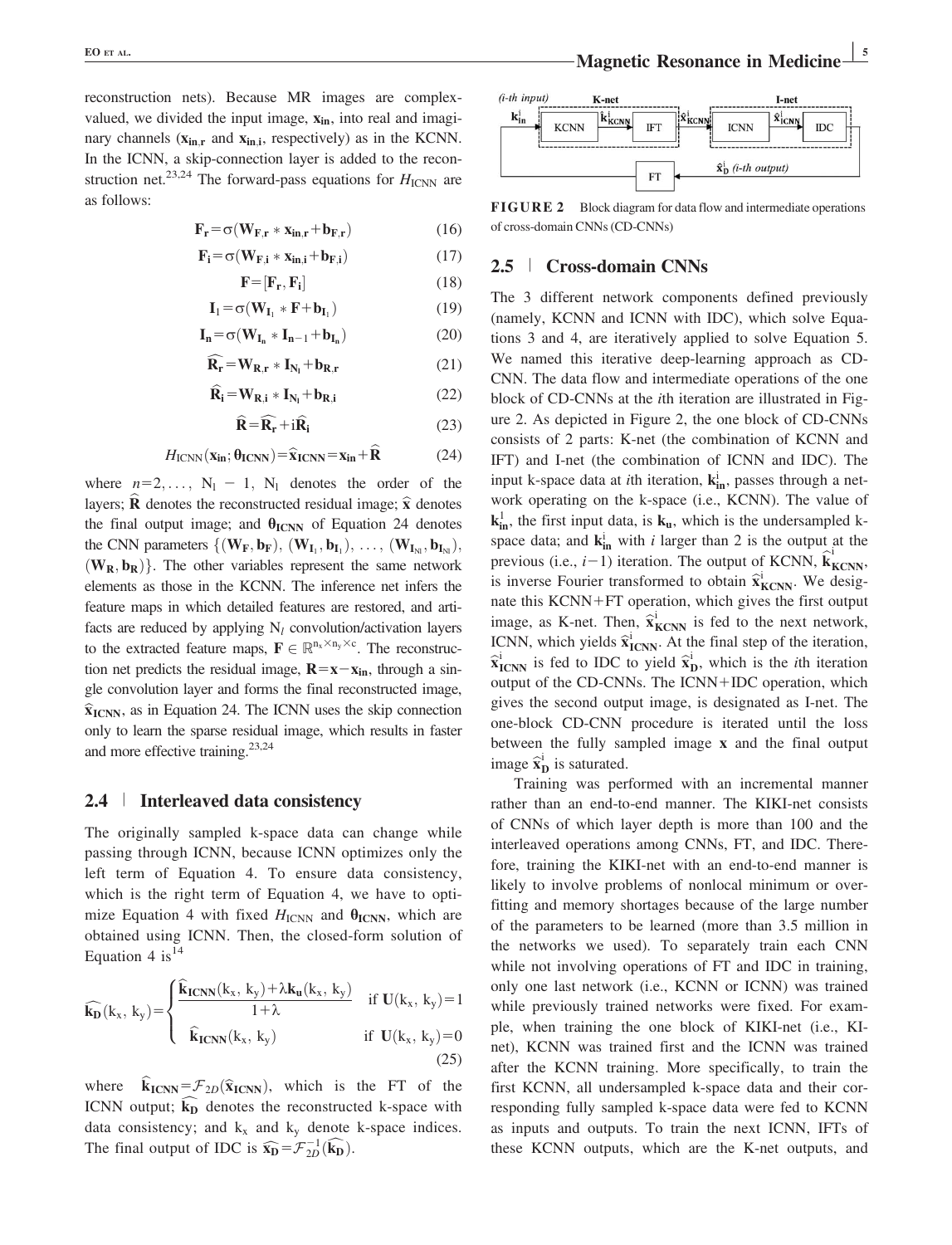Magnetic Resonance in Medicine EQ ET AL.

their corresponding fully sampled images were fed to ICNN as inputs and outputs, respectively. The next block receives the outputs of the previous block (i.e., KI-net) as inputs, and was trained in the same manner as the previous block.

More details for training, including loss function and optimizer, as well as network specifications, including network depths, filter sizes, activation function for CNNs, parameters of stochastic gradient descent optimizer, deeplearning libraries, and training/testing times, are provided in the supporting information.

#### 2.6 <sup>|</sup> Experimental framework

Three different MR data sets were used:  $T_2$  fluid-attenuated inversion recovery  $(T_2\text{-FLAIR})$  brain real-valued data set provided by the Alzheimer's Disease Neuroimaging Initiative (ADNI)  $^{35}$  and 2 complex-valued data sets, T<sub>2</sub>-FLAIR and  $T_1$ -weighted data set, which were acquired at our local institute. Details of data acquisition, including scanner information, sequence parameters, and the number of slices used for training/testing, are provided in the supporting information.

Undersampled k-space data were retrospectively obtained by subsampling the fully sampled k-space data. Before undersampling, all MR images were normalized to a maximum magnitude of 1. A Cartesian random undersampling scheme in a phase-encoding (i.e., anterior–posterior) direction was used for undersampled k-space data-set generation. Reduction factors were 2, 3, and 4. The binary undersampling masks are presented in Supporting Information Figure S1. Fully sampled images were used as label data during the training.

The proposed KIKI-net's reconstruction performance was compared with the following 7 conventional algorithms: baseline zero-filling,  $CS-MRI$ ,  $^{4}$  DL-MRI, $^{14}$  block-matching and 3D filtering (BM3D) MRI,<sup>36</sup> a CNN-based algorithm by Wang et al<sup>19</sup> (denoted as Wang's algorithm), PANO (patchbased nonlocal operator),  $18$  and FDLCP (fast dictionary learning method on classified patches).<sup>16</sup> The detailed parameters of the conventional algorithms are provided in the supporting information.

The reconstructed images were evaluated using 2 numerical metrics: peak SNR (PSNR) and structure similarity (SSIM).37 Particularly, PSNR was calculated as the ratio in decibels (dB) of the peak intensity value of the reference image to the RMS error between the reconstructed and reference images. The SSIM, an image quality metric, was used to evaluate structure similarity and detailed features in the 2 images. The SSIM is known to be better correlated with the perception of the human visual system than  $PSNR$ .<sup>37</sup> The patch size used to calculate SSIM was 11.



FIGURE 3 Root mean square error (RMSE) versus of epochs for K-net without interleaved data consistency (IDC), K-net with IDC, I-net without IDC, and I-net during training

#### 3 <sup>|</sup> RESULTS

#### 3.1 <sup>|</sup> K-net versus I-net

To evaluate the efficacy of each network component, we compared the results from K-net and I-net. Figure 3 depicts RMS error versus the number of epochs for 4 different networks with the same network capacity (i.e., K-net, K-net with IDC, I-net without IDC, and I-net). During training, both K-net and I-net stably converged before 180 epochs in terms of RMS error. The RMS error values of K-net and Knet with IDC were exactly the same, indicating that K-net performs its own data consistency. In comparison with single networks, I-net showed a performance superior to K-net. Moreover, the combination of IDC into ICNN resulted in greater improvements. However, Figure 4 shows that I-net was not always superior to K-net in all image areas. Figure 4 depicts the true fully sampled image (A), zero-filling image (B), and the images reconstructed with K-net (C), K-net with IDC (D), I-net without IDC (E), and I-net at  $R = 4$  (F). Figure 4G-L and Figure 4M-R are the magnified images of solid and dotted boxes, respectively, found in Figure 4A-F. As shown in Figure 4C,D, K-net and K-net with IDC result in the same performance. In Figure 4I,J, K-nets successfully removed the oscillatory artifacts owing to undersampling, as indicated in Figure 4H. They also faintly restored the real structures in Figure 4G as depicted by the dotted circles in Figure 4I,J. Contrarily, the I-nets failed to remove the artifacts, and furthermore sharpened them as depicted by dotted circles in Figure 4K,L. Moreover, the recovered shapes from K-net depicted by dotted circles in Figure 4I,J are not observed in Figure 4K,L. In contrast, another result from Inet, the dotted circles in Figure 4Q,R indicate that I-nets are capable of restoring structures that could not be restored by K-net as shown in Figure 4O,P. In addition, I-nets were superior to K-nets in restoring detailed structures, because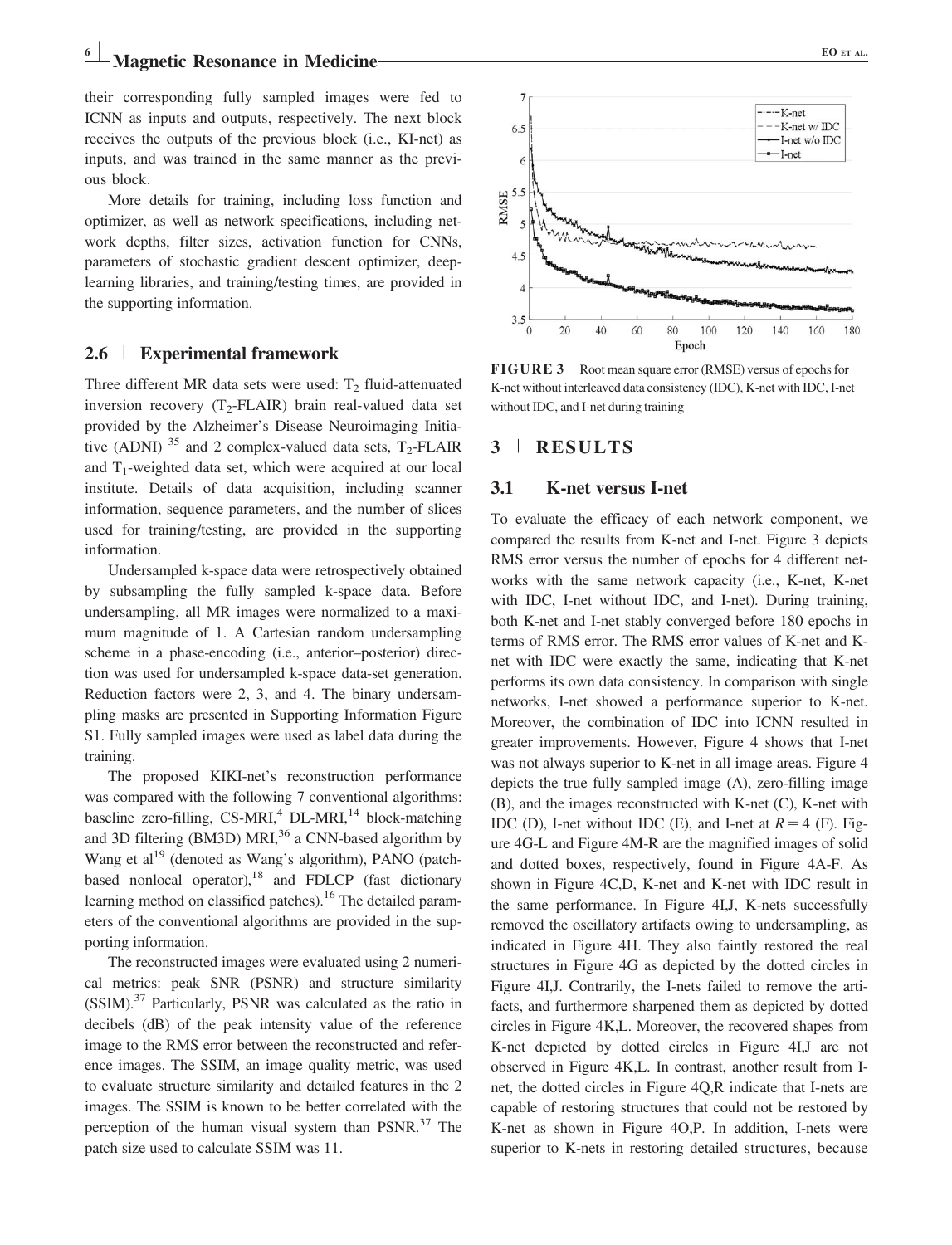

**FIGURE 4** Reconstruction results of K-net and I-net at  $R = 4$  undersampling: true fully sampled image (A); zero-filling image (B); and images reconstructed with K-net (C), K-net with IDC (D), I-net without IDC (E), and I-net (F). G-L, M-R, Magnified images of solid boxes and dotted boxes in (A) to (F), respectively

of their structure-sharpening characteristics. These results indicate that K-net and I-net have different advantages/ disadvantages in terms of tissue-structure restoration.

#### 3.2 <sup>|</sup> Single-domain CNNs versus CD-CNNs

To evaluate the efficacy of CD-CNNs, which are a combination of K-net and I-net, the CD-CNN's performance was compared with that of iterative CNNs operating on only a single domain. This kind of CNN was designated as singledomain CNNs (SD-CNNs). We compared the results of 2 SD-CNNs (IIII-net and KKKK-net) and 2 CD-CNNs (IKIKnet and KIKI-net) under the same conditions of the number of CNN iterations and network capacity. Figure 5 depicts the fully sampled image (A), the magnified fully sampled image (B), and the magnified images reconstructed with zero-filling

(C), IIII-net (D), KKKK-net (E), IKIK-net (F), and KIKI-net (G) at  $R = 4$  for the boxed region of interest in Figure 5A. For the first example images, the CD-CNN images (Figure 5F1,G1) depict better reconstructions than the SD-CNN images (Figure 5D1,E1) in terms of restoring detailed tissues as shown in the ellipsoids in Figure 5D1-G1. IKIK-net and KIKI-net showed similar performances. In the case of the second example images, the IIII-net image depicts that highfrequency aliasing artifacts in Figure 5C2 are accentuated as a realistic structure, as shown in the circle in Figure 5D2. In contrast, the 2 CD-CNNs well removed the aliasing artifacts while not shaping the artifacts that look like realistic structures, as shown in Figure 5F2,G2.

The quantitative evaluations of the different I-net and Knet combinations (IIII-net, KKKK-net, IKIK-net, and KIKInet) are listed in Table 1, which depicts the average PSNR/



**FIGURE 5** Reconstruction results from single-domain CNNs (SD-CNNs) and CD-CNNs at  $R = 4$  undersampling: fully sampled image (A); magnified image of (A) of boxed region of interest (B); zero-filling image (C); and the image reconstructed with IIII-net (D), KKKK-net (E), IKIK-net (F), and KIKI-net (G)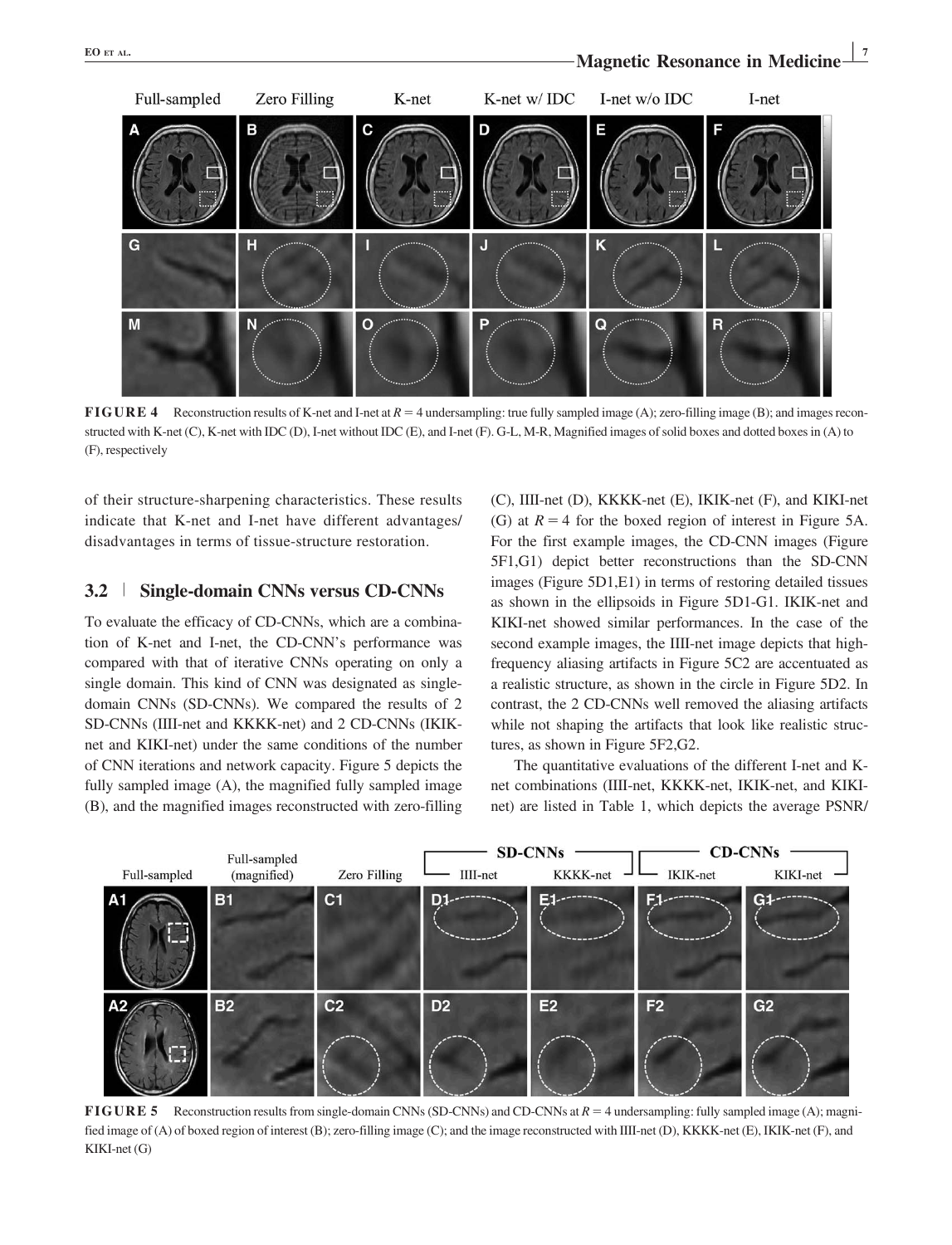| Order of nets  | <b>First net PSNR/SSIM</b> | <b>Second net PSNR/SSIM</b> | Third net PSNR/SSIM | <b>Fourth net PSNR/SSIM</b> |
|----------------|----------------------------|-----------------------------|---------------------|-----------------------------|
| I-, I-, I-, I- | 37.10/0.9716               | 38.12/0.9766                | 38.41/0.9782        | 38.43/0.9791                |
| K-, K-, K-, K- | 34.19/0.9636               | 34.84/0.9688                | 35.46/0.9688        | 35.46/0.9688                |
| I-, K-, I-, K- | 37.10/0.9716               | 38.98/0.9771                | 39.59/0.9809        | 39.58/0.9810                |
| K-, I-, K-, I- | 34.19/0.9636               | 38.64/0.9768                | 40.30/0.9821        | 40.35/0.9833                |

**TABLE 1** Average peak SNR/structure similarities of different combinations of networks on  $T_2$ -FLAIR\_ADNI data sets undersampled at  $R = 3$ 

Note: PSNR, peak SNR; SSIM, structure similarity.

The highest PSNR and SSIM values are bold faced.

SSIMs of test images reconstructed with the 4 CNN combinations at  $R = 3$ . For the first network, I-net had a better performance than K-net. For the second network, the 2 CD-CNNs (KI-net and IK-net) exhibited a better performance than II-net and KK-net. For the third and fourth networks, the CD-CNNs consistently showed better performance than the other combinations that consisted of SD-CNNs (i.e., IIInet, KKK-net, IIII-net, and KKKK-net). Therefore, CD-CNNs were more effective than SD-CNNs. The KIKI-net resulted in a slightly better performance than IKIK-net; however, the differences were not significant. The KIKI-net showed minor improvements compared with KI-net (1.71 dB in PSNR, 0.0065 in SSIM). Although the results were not presented in this study, no significant improvement was observed in the iteration after KIKI-net (e.g., KIKIK, KIKIKI). Therefore, we fixed the iteration of CD-CNNs as 2 (KI-net is 1 iteration of CD-CNNs).

# 3.3 <sup>|</sup> Comparison with conventional algorithms

Qualitative and quantitative comparisons are provided for the conventional algorithms and the proposed KIKI-net. Figure 6 depicts the resultant images from the ADNI data set  $(T_2\text{-FLAIR}\_\text{ADNI})$ . In this figure, the true and reconstructed images (A1) with zero-filling (B1), CS-MRI (C1), DL-MRI (D1), BM3D-MRI (E1), Wang's algorithm (F1), PANO (G1), FDLCP (H1), and KIKI-net (I1) are shown. Figure 6A2-I2 and Figure 6A3-I3 are magnified images of the solid and dotted-boxed regions of interest in Figure 6A1-I1, respectively. The undersampling factor was 4. In the CS-MRI images (Figure 6C1), oscillatory undersampling artifacts noted in the zero-filling image in (Figure 6B1) still remained because of high acceleration, whereas the artifacts were sufficiently removed at  $R = 2$ , 3, which are depicted in Supporting Information Figure S6. Moreover, as depicted by the magnified image in Figure 6C2,C3, the algorithm failed to restore details observed in the fully sampled images. The DL-MRI, BM3D-MRI, and Wang's algorithm successfully reduced the undersampling artifacts despite the high reduction factor; however, some artifacts

are still observed in Figure 6D1-F1, and they failed to restore the details depicted in Figure 6D2-F2 and Figure 6D3-F3. Two state-of-the-art algorithms, PANO (Figure 6G1) and FDLCP (Figure 6H1), removed most of the aliasing artifacts, and were outstanding in restoring details. However, some details were not fully recovered as shown in the ellipsoids in Figure 6G2,H2,G3,H3. In contrast, KIKI-net successfully restored those details as shown in the ellipsoids in Figure 6I2,I3.

Figures 7 and 8 depict the true and reconstructed images (A) with zero-filling (B), CS-MRI (C), DL-MRI (D), Wang's algorithm (E), PANO (F), FDLCP (G), and KIKI-net (H) for the 2 sets of complex-valued k-space data acquired at our local institute ( $T_2$ -FLAIR\_ours for Figure 7 and  $T_1$ -weighted\_ours for Figure 8). Figure 7I-P shows magnified images of the boxed regions of interest in Figure 7A-H, and Figure 7Q-W shows the error maps of Figure 7I-P. The undersampling factors were 3 and 4 for  $T_2$ -FLAIR\_ours and  $T_1$ -weighted\_ours, respectively. Because the BM3D-MRI algorithm does not support complex-valued data, $21$  the results for this algorithm are not included in these figures. As depicted in these Figures, KIKI-net outperforms the other algorithms for the complex-valued data sets, which shows similar aspects to the results in Figure 6. In Figure 7P, KIKI-net shows better performance than the other algorithms (Figure 7J-O) in improving conspicuity of thin vessels and boundaries between gray and white matter. Figure 8P shows how KIKInet can restore details that were severely blurred and distorted in the highly undersampled image (Figure 8J) and not be fully restored in the images reconstructed with other algorithms (Figure 8K-O). However, even though KIKI-net best restored the details as close to the fully sampled image as possible compared with the others, some of detailed structures such as vessels were still blurred and distorted in the shape, as shown in the center of Figure 8P, because of the high undersampling factor, which appears to be a limit of our algorithm at  $R \geq 4$  in Cartesian undersampling for the complex-valued data. In the case of the other reduction factors, results for the 3 data sets are provided in Supporting Information Figures S6, S7, and S8. Reconstructed phase images from different reconstruction methods for the 2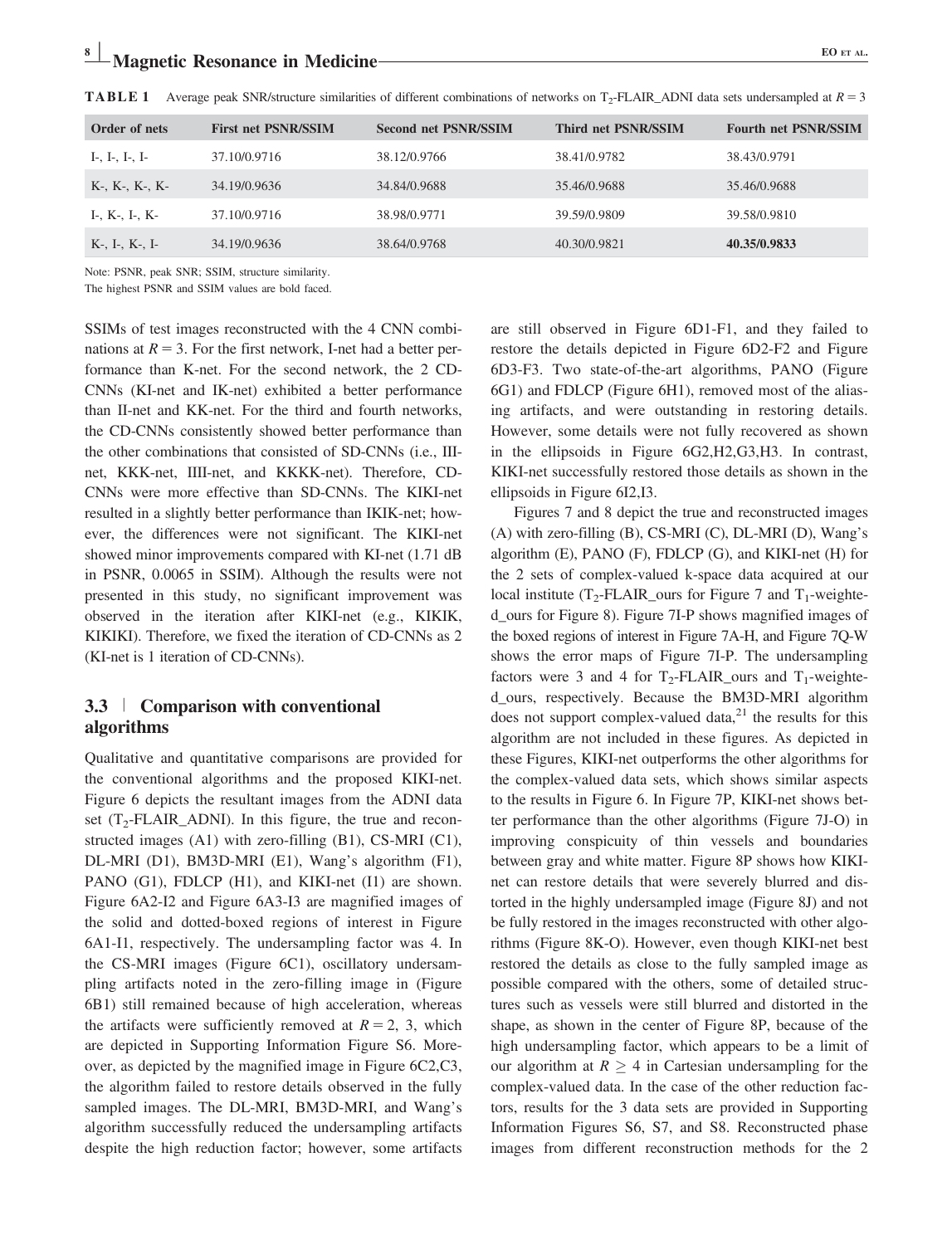

FIGURE 6 Reconstruction results from conventional algorithms and KIKI-net at  $R=4$  undersampling for the T<sub>2</sub> fluid-attenuated inversion recovery Alzheimer's Disease Neuroimaging Initiative data set (T<sub>2</sub>-FLAIR\_-ADNI): fully sampled image (A1); zero-filling image (B1); image reconstructed with compressed-sensing MRI (CS-MRI) (C1); image reconstructed with dictionary learning (DL) MRI (D1); image reconstructed with block-matching and 3D filtering (BM3D) MRI (E1); image reconstructed with Wang's algorithm (F1); image reconstructed with PANO (patch-based nonlocal operator) (G1); image reconstructed with FDLCP (fast dictionary learning method on classified patches) (H1); and image reconstructed with our proposed algorithm, KIKI-net (I1). A2-I2, A3-I3, Magnified images for the solid boxes and dotted boxes in (A1) to (I1), respectively

complex-valued data sets are also provided in Supporting Information Figures S9 and S10.

The quantitative evaluations are summarized in Table 2 along with the average PSNR/SSIM values at  $R = 2, 3$ , and 4 on the 3 data sets  $(T_2\text{-FLAIR}\_\text{ADNI}, T_2\text{-FLAIR}\_\text{-}$ ours, and  $T_1$ -weighted\_ours). Among the 7 conventional algorithms, PANO and FDLCP exhibited high PSNRs and SSIMs for the 3 data sets. The PANO algorithm exhibited the highest PSNR for  $T_2$ -FLAIR ADNI and  $T_1$  weighted ours data sets at  $R = 2$ , and the highest SSIM for the T<sub>1</sub>\_weighted\_ours data set at  $R = 2$ , which are slightly better results than KIKI-net (0.34 dB in PSNR and 0.0045 in SSIM). Except for these 2 cases, our proposed algorithm, KIKI-net, exhibited the highest values with mean improvements of 2.29 dB in PSNR and 0.031 in SSIM compared with the highest values of the other algorithms.

# 4 <sup>|</sup> DISCUSSION

The current study presents a novel CD-CNN, referred to as KIKI-net for reconstructing undersampled MR images. The KIKI-net consists of the following 3 components: KCNN for k-space completion, ICNN for removing artifacts and restoring image details, and IDC for regularizing and activating network learning. Additionally, to iteratively perform each optimization, each network is alternately applied and independently trained. Experimental results with various reduction factors and 3 different data sets demonstrated that KIKI-net outperforms conventional reconstruction algorithms including CS-MRI, DL-MRI, BM3D-MRI, a CNN-based algorithm that operates only on the image domain, PANO, and FDLCP. KIKI-net is outstanding in terms of restoring detailed tissue structures that would disappear in other algorithms as well as in simultaneously removing aliasing artifacts.

To effectively solve the 2 minimization equations for kspace completion and image restoration (Equations 3 and 4), K-net (KCNN with IFT) and I-net (ICNN with IDC) were alternately applied such that each term was iteratively minimized. The number of layers linearly increases in CD-CNNs with the number CD-CNN iterations. For example, the KIKInet used in this study, which combines 4 25-layer CNNs, corresponds to a CNN that consists of 100 layers (25 layers  $\times$  4); however, if this extremely deep KIKI-net is trained in an end-to-end manner, there are several factors that degrade the training performance, such as the difficulty of hyperparameter tuning,<sup>38-40</sup> the vanishing gradient problem<sup>41,42</sup> due to a larger number of parameters, and graphic processing unit memory shortage. Furthermore, FT and IFT must be included in the networks, which increases the computational complexity of the network and worsen these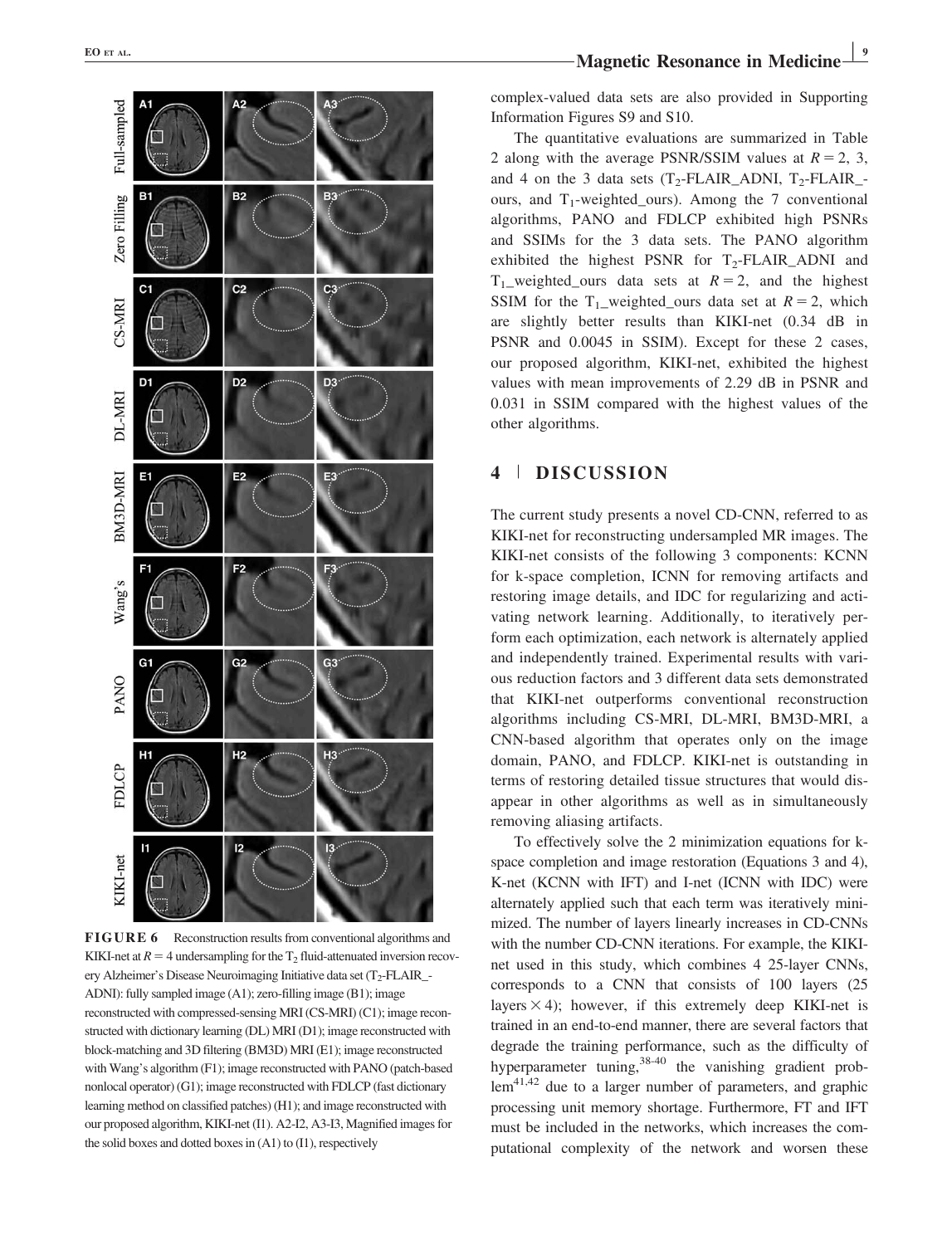

**FIGURE 7** Reconstruction results from conventional algorithms and KIKI-net at  $R = 3$  undersampling for the  $T_1$ -weighted\_ours data set: fully sampled image (A); zero-filling image (B); image reconstructed with CS-MRI (C); image reconstructed with DL-MRI (D); image reconstructed with Wang's algorithm (E); image reconstructed with PANO (F); image reconstructed with FDLCP (G); and image reconstructed with our proposed algorithm, KIKI-net (H). I-P, Magnified images for the dotted boxes in (A) to (H), respectively. Q-W, Error maps of (I) to (P)

problems. To overcome these issues, we trained each 25 layer network independently. The FT used in IDC was not performed during training but was used only to convert network outputs to the next network inputs.

We found that K-net and I-net are different in their tissue-structure restoring roles. K-net is effective in restoring structures that have disappeared because of undersampling and removing high-frequency oscillatory artifacts. However, K-net shows low performance in improving the clarity of detailed tissues. I-net is effective in improving the structure sharpness and clarity. However, it can make the artifacts sharp; and to more realistic structures, it mistakes the oscillatory artifacts on images as real structures.

When the 2 networks are combined, the disadvantages of the individual networks are effectively complemented. The deeper network depth of the proposed  $(25\text{-layer} \times 4)$  CD-CNNs than that of existing CNN-based reconstruction algorithms was also an important factor that improves the reconstruction performance. In our experiments on network depths and the number of filters of each layer, performance continued to improve until the network capacity reached the current CD-CNN capacity (Supporting Information Figures S4 and S5).

Although KIKI-net performed well in the 3 data sets presented in this study, there was a large performance drop in results for data sets at our local institute compared with



FIGURE 8 Reconstruction results from conventional algorithms and KIKI-net at  $R = 4$  undersampling for the T<sub>2</sub>-FLAIR\_ours data set: fully sampled image (A); zero-filling image (B); image reconstructed with CS-MRI (C); image reconstructed with DL-MRI (D); image reconstructed with Wang's algorithm (E); image reconstructed with PANO (F); image reconstructed with FDLCP (G); and image reconstructed with our proposed algorithm, KIKI-net (H). I-P, Magnified images for the dotted boxes in (A) to (H), respectively. Q-W, Error maps of (I) to (P)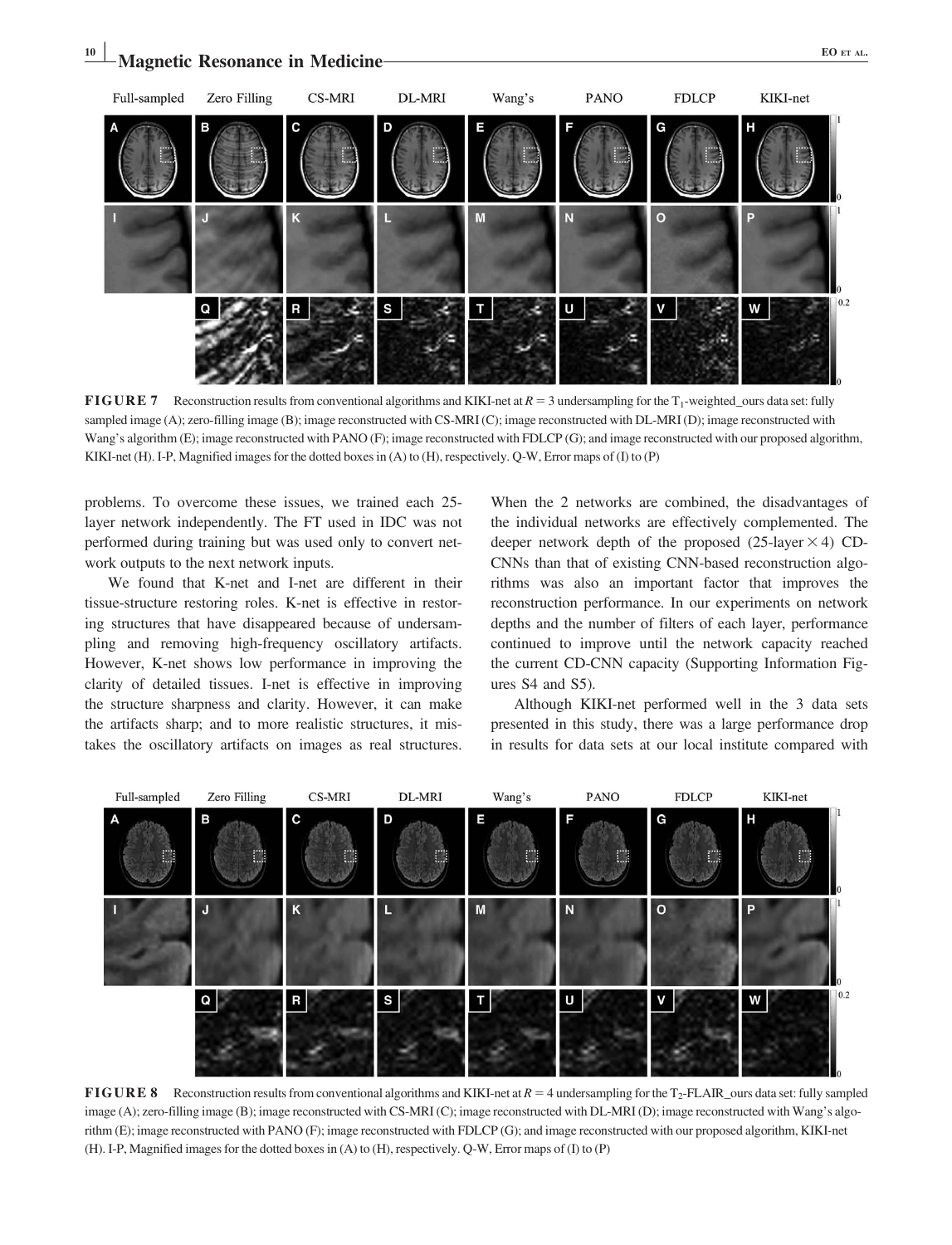|                  |                 | Data set                                       |                                          |                                       |  |
|------------------|-----------------|------------------------------------------------|------------------------------------------|---------------------------------------|--|
| $\boldsymbol{R}$ | Algorithm       | T <sub>2</sub> -FLAIR_ADNI<br><b>PSNR/SSIM</b> | $T_1$ -weighted_ours<br><b>PSNR/SSIM</b> | $T_2$ -FLAIR_ours<br><b>PSNR/SSIM</b> |  |
| $\overline{2}$   | Zero filling    | 30.49/0.9359                                   | 34.08/0.9531                             | 27.50/0.8823                          |  |
|                  | <b>CS-MRI</b>   | 36.06/0.9806                                   | 41.68/0.9798                             | 30.83/0.9177                          |  |
|                  | DL-MRI          | 36.11/0.9814                                   | 39.82/0.9776                             | 29.98/0.9029                          |  |
|                  | <b>BM3D-MRI</b> | 41.65/0.9814                                   |                                          |                                       |  |
|                  | Wang's          | 41.20/0.9804                                   | 41.49/0.9785                             | 30.39/0.9148                          |  |
|                  | <b>PANO</b>     | 45.83/0.9856                                   | 43.09/0.9836                             | 32.99/0.9218                          |  |
|                  | <b>FDLCP</b>    | 44.37/0.9845                                   | 41.71/0.9752                             | 32.03/0.9166                          |  |
|                  | KIKI-net        | 45.49/0.9901                                   | 43.07 /0.9830                            | 35.32/0.9655                          |  |
| 3                | Zero filling    | 28.98/0.8913                                   | 29.58/0.9223                             | 26.39/0.8566                          |  |
|                  | <b>CS-MRI</b>   | 31.36/0.9514                                   | 34.17/0.9598                             | 27.98/0.8836                          |  |
|                  | DL-MRI          | 33.03/0.9550                                   | 36.53/0.9708                             | 28.81/0.8878                          |  |
|                  | BM3D-MRI        | 37.11/0.9677                                   |                                          |                                       |  |
|                  | Wang's          | 36.52/0.9623                                   | 38.44/0.9684                             | 28.85/0.8865                          |  |
|                  | <b>PANO</b>     | 38.17/0.9724                                   | 38.54/0.9695                             | 30.59/0.9020                          |  |
|                  | <b>FDLCP</b>    | 38.37/0.9744                                   | 38.25/0.9612                             | 30.64/0.9068                          |  |
|                  | KIKI-net        | 40.35/0.9833                                   | 39.88/0.9794                             | 33.29/0.9479                          |  |
| $\overline{4}$   | Zero filling    | 26.74/0.8572                                   | 24.43/0.8749                             | 23.62/0.8191                          |  |
|                  | <b>CS-MRI</b>   | 27.54/0.9269                                   | 27.91/0.9165                             | 25.01/0.8477                          |  |
|                  | DL-MRI          | 32.06/0.9433                                   | 34.99/0.9593                             | 25.62/0.8487                          |  |
|                  | BM3D-MRI        | 34.62/0.9515                                   |                                          |                                       |  |
|                  | Wang's          | 33.84/0.9419                                   | 35.82/0.9577                             | 24.84/0.8436                          |  |
|                  | <b>PANO</b>     | 34.94/0.9554                                   | 36.04/0.9603                             | 27.16/0.8803                          |  |
|                  | <b>FDLCP</b>    | 35.28/0.9601                                   | 36.02/0.9586                             | 26.78/0.8720                          |  |
|                  | KIKI-net        | 36.50/0.9669                                   | 37.08/0.9720                             | 31.60/0.9315                          |  |

**TABLE 2** Quantitative results of conventional algorithms and KIKI-net; average peak SNR/structural similarities for  $R = 2$ , 3, and 4 on the 3 data sets

Note: PSNR, peak SNR; SSIM, structural similarity.

The highest PSNR and SSIM values are bold faced.

the results for the ADNI data set. The similar performance drops were also observed for the conventional algorithms. The performance drops appeared to be caused by relatively high noise levels of the data sets at our local institute. The CNNs could not learn to predict the true noiseless images, because the label data for training were also noisy. In our additional experiments on different noise levels for the ADNI data set (Supporting Information Figures S2 and S3), it was observed that as the noise level increased, the output images became more blurred in order to reduce the errors caused by random noise, not undersampling. Consequently, the blurring resulted in the performance drop (lower PSNR).

Future experiments are required to extend KIKI-net applicability. The present study focused on variable-density Cartesian trajectory MR acquisition; however, a similar concept of completing k-space with K-net and I-net can also be applied with appropriate modifications of KIKI-net with respect to non-Cartesian acquisition, including radialtrajectory and spiral-trajectory acquisition. Moreover, to

achieve higher acceleration, KIKI-net can be combined with parallel imaging by an appropriate modification of KIKI-net, such that it can fully use multicoil data acquired with undersampling.

#### ACKNOWLEDGMENTS

This research was supported by the National Research Foundation of Korea grant funded by the Korean government (MSIP) (2016R1A2B4015016) and was partially supported by the Graduate School of YONSEI University Research Scholarship Grants in 2017 and the Brain Korea 21 Plus Project of the Department of Electrical and Electronic Engineering, Yonsei University, in 2017.

#### ORCID

Jinseong Jang <http://orcid.org/0000-0002-0042-9304> Ho-Joon Lee <http://orcid.org/0000-0003-0831-6184>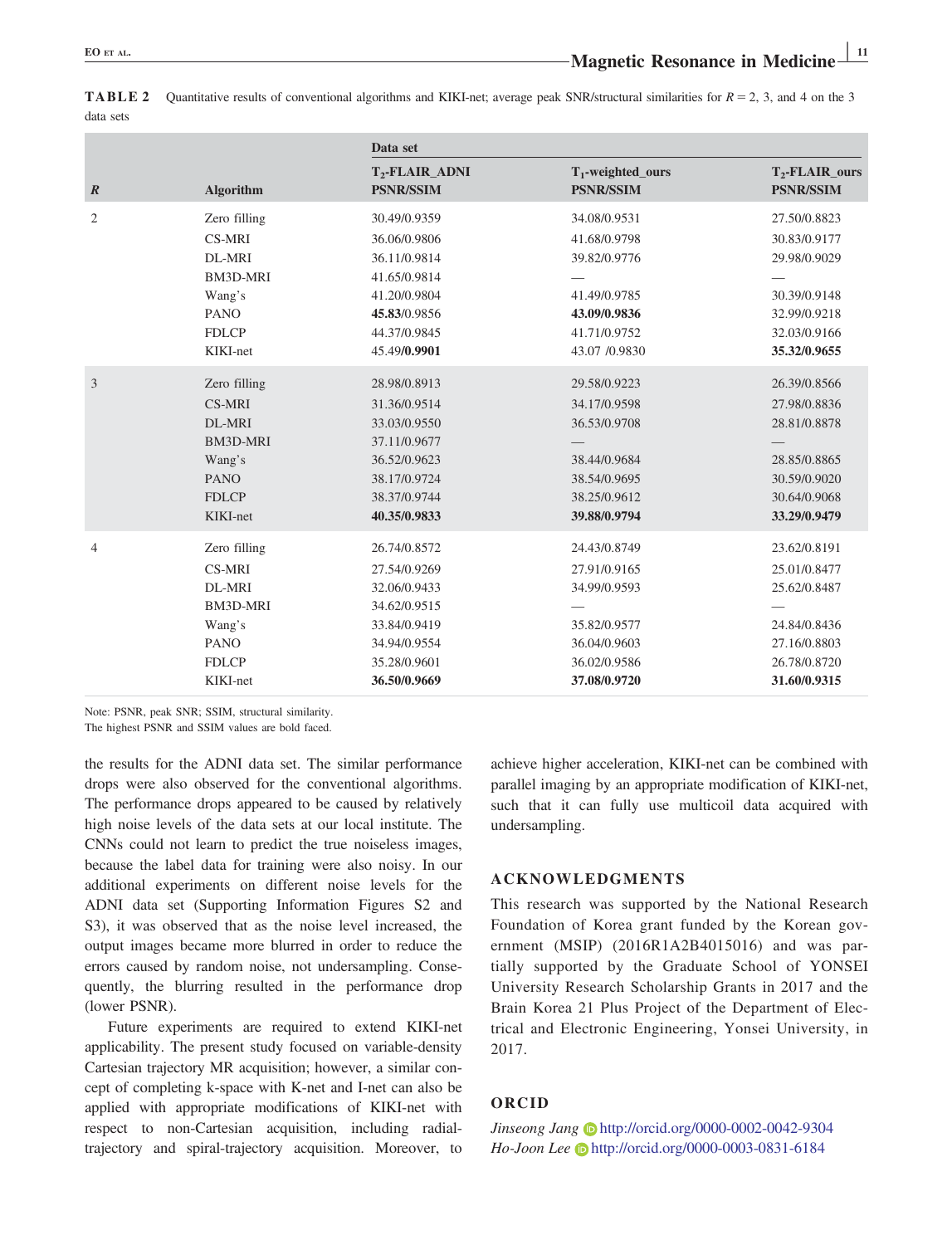# Magnetic Resonance in Medicine EQ ET AL.

#### **REFERENCES**

- [1] Pruessmann KP, Weiger M, Scheidegger MB, Boesiger P. SENSE: sensitivity encoding for fast MRI. Magn Reson Med. 1999;42:952-962.
- [2] Griswold MA, Jakob PM, Heidemann RM, et al. Generalized autocalibrating partially parallel acquisitions (GRAPPA). Magn Reson Med. 2002;47:1202-1210.
- [3] Stehling MK, Turner R, Mansfield P. Echo-planar imaging: magnetic resonance imaging in a fraction of a second. Science. 1991;254:43-50.
- [4] Lustig M, Donoho D, Pauly JM. Sparse MRI: the application of compressed sensing for rapid MR imaging. Magn Reson Med. 2007;58:1182-1195.
- [5] Haldar JP, Hernando D, Liang Z-P. Compressed-sensing MRI with random encoding. IEEE Trans Med Imaging. 2011;30:893- 903.
- [6] Qu X, Cao X, Guo D, Hu C, Chen Z. Combined sparsifying transforms for compressed sensing MRI. Electron Lett. 2010;46: 121-123.
- [7] Qu X, Zhang W, Guo D, Cai C, Cai S, Chen Z. Iterative thresholding compressed sensing MRI based on contourlet transform. Inverse Probl Sci Eng. 2010;18:737-758.
- [8] Qu X, Guo D, Chen Z, Cai C. Compressed sensing MRI based on nonsubsampled contourlet transform. In Proceedings of IEEE International Symposium on IT in Medicine and Education, Beijing, China, 2008. pp. 693-696.
- [9] Liang D, Liu B, Wang J, Ying L. Accelerating SENSE using compressed sensing. Magn Reson Med. 2009;62:1574-1584.
- [10] Murphy M, Alley M, Demmel J, Keutzer K, Vasanawala S, Lustig M. Fast l1-SPIRiT compressed sensing parallel imaging MRI: scalable parallel implementation and clinically feasible runtime. IEEE Trans Med Imaging. 2012;31:1250-1262.
- [11] Otazo R, Kim D, Axel L, Sodickson DK. Combination of compressed sensing and parallel imaging for highly accelerated first-pass cardiac perfusion MRI. Magn Reson Med. 2010;64:767-776.
- [12] Majumdar A. Improving synthesis and analysis prior blind compressed sensing with low-rank constraints for dynamic MRI reconstruction. Magn Reson Imaging. 2015;33:174-179.
- [13] Otazo R, Candès E, Sodickson DK. Low-rank plus sparse matrix decomposition for accelerated dynamic MRI with separation of background and dynamic components. Magn Reson Med. 2015; 73:1125-1136.
- [14] Ravishankar S, Bresler Y. MR image reconstruction from highly undersampled k-space data by dictionary learning. IEEE Trans Med Imaging. 2011;30:1028-1041.
- [15] Ravishankar S, Bresler Y. Efficient blind compressed sensing using sparsifying transforms with convergence guarantees and application to magnetic resonance imaging. SIAM J Imaging Sci. 2015;8:2519-2557.
- [16] Zhan Z, Cai J-F, Guo D, Liu Y, Chen Z, Qu X. Fast multiclass dictionaries learning with geometrical directions in MRI reconstruction. IEEE Trans Biomed Eng. 2016;63:1850-1861.
- [17] Akçakaya M, Basha TA, Goddu B, t al. Low-dimensional-structure self-learning and thresholding: regularization beyond

compressed sensing for MRI Reconstruction. Magn Reson Med. 2011;66:756-767.

- [18] Qu X, Hou Y, Lam F, Guo D, Zhong J, Chen Z. Magnetic resonance image reconstruction from undersampled measurements using a patch-based nonlocal operator. Med Image Anal. 2014; 18:843-856.
- [19] Wang S, Su Z, Ying L, et al. Accelerating magnetic resonance imaging via deep learning. In Proceedings of the IEEE 13th International Symposium on Biomedical Imaging (ISBI), Prague, Czech Republic, 2016. pp. 514-517.
- [20] Lee D, Yoo J, Ye JC. Deep residual learning for compressed sensing MRI. In Proceedings of IEEE 14th International Symposium on Biomedical Imaging (ISBI), Melbourne, Australia, 2017. pp. 15-18.
- [21] Yang Y, Sun J, Li H, Xu Z. ADMM-Net: a deep learning approach for compressive sensing MRI. arXiv preprint, 2017. arXiv:1705.06869.
- [22] Jin KH, McCann MT, Froustey E, Unser M. Deep convolutional neural network for inverse problems in imaging. IEEE Trans Image Process. 2017;26:4509-4522.
- [23] Kim J, Kwon Lee J, Mu Lee K. Accurate image super-resolution using very deep convolutional networks. In Proceedings the IEEE Conference on Computer Vision and Pattern Recognition (CVPR), Seattle, WA, 2016. pp. 1646-1654.
- [24] Kim J, Kwon Lee J, Mu Lee K. Deeply-recursive convolutional network for image super-resolution. In Proceedings the IEEE Conference on Computer Vision and Pattern Recognition (CVPR), Seattle, WA, 2016. pp. 1637-1645.
- [25] Xie J, Xu L, Chen E. Image denoising and inpainting with deep neural networks. In Proceedings of Neural Information and Processing Systems, Lake Tahoe, NV, 2012. pp. 341-349.
- [26] Jain V, Seung S. Natural image denoising with convolutional networks. In Proceedings of Neural Information and Processing Systems, Vancouver, Canada, 2009. pp. 769-776.
- [27] Xu L, Ren JS, Liu C, Jia J. Deep convolutional neural network for image deconvolution. In Proceedings of Neural Information and Processing Systems, Montréal, Canada, 2014. pp. 1790-1798.
- [28] Dong C, Deng Y, Change Loy C, Tang X. Compression artifacts reduction by a deep convolutional network. In Proceedings of IEEE International Conference of Computer Vision (ICCV), Chile, 2015. pp. 576-584.
- [29] Iizuka S, Simo–Serra E, Ishikawa H. Let there be color! Joint end-to-end learning of global and local image priors for automatic image colorization with simultaneous classification. ACM Trans Graph. 2016;35:110.
- [30] Wang L, Huang Z, Gong Y, Pan C. Ensemble based deep networks for image super-resolution. Pattern Recogn. 2017;68:191-198.
- [31] Park H, Lee KM. Look wider to match image patches with convolutional neural networks. IEEE Signal Process Lett. 2017;24: 1788-1792.
- [32] Lyu G, Yin H, Yu X, Luo S. A local characteristic image restoration based on convolutional neural network. IEICE Trans Inf Syst. 2016;99:2190-2193.
- [33] Dong C, Loy CC, He K, Tang X. Image super-resolution using deep convolutional networks. IEEE Trans Pattern Anal Mach Intell. 2016;38:295-307.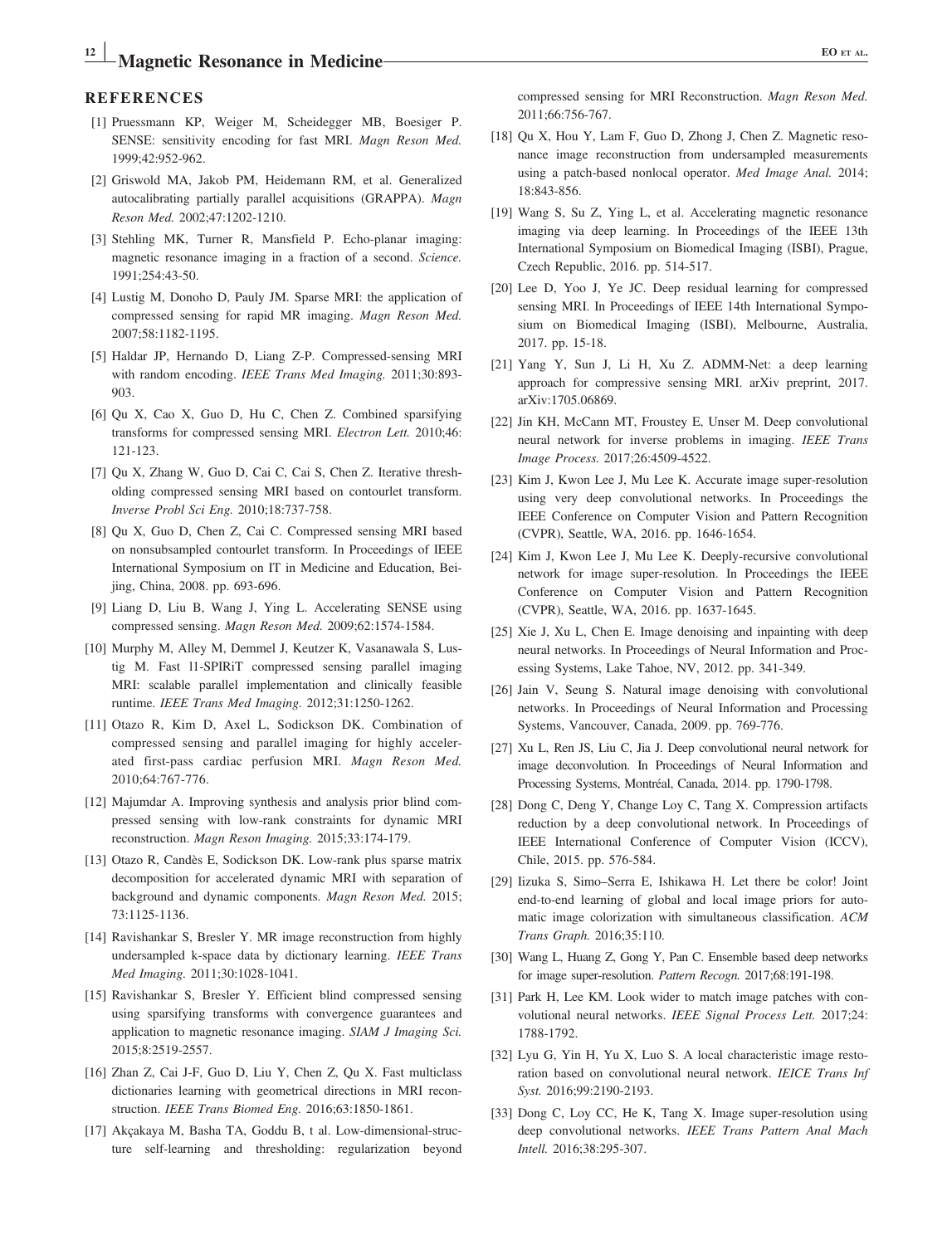- [34] Anagha R, Kavya B, Namratha M, Singasani C, Hamsa J. A machine learning approach for removal of JPEG compression artifacts: a survey. Int J Comput Appl. 2016;138:24–28.
- [35] Jack CR, Bernstein MA, Fox NC, et al. The Alzheimer's disease neuroimaging initiative (ADNI): MRI methods. J Magn Reson Imaging. 2008;27:685-691.
- [36] Eksioglu EM. Decoupled algorithm for MRI reconstruction using nonlocal block matching model: BM3D–MRI. J Math Imaging Vision. 2016;56:430-440.
- [37] Wang Z, Bovik AC, Sheikh HR, Simoncelli EP. Image quality assessment: from error visibility to structural similarity. IEEE Trans Image Process. 2004;13:600-612.
- [38] LeCun Y, Bengio Y, Hinton G. Deep learning. Nature. 2015; 521:436-444.
- [39] Sadeghi Z, Testolin A. Learning representation hierarchies by sharing visual features: a computational investigation of Persian character recognition with unsupervised deep learning. Cogn Process. 2017;18:273-284.
- [40] Drokin I. Hybrid pre training algorithm of Deep Neural Networks. ITM Web of Conferences. 2016;6:02007.
- [41] Bengio Y, Simard P, Frasconi P. Learning long-term dependencies with gradient descent is difficult. IEEE Trans Neural Netw. 1994;5:157-166.
- [42] Hochreiter S. The vanishing gradient problem during learning recurrent neural nets and problem solutions. Int J Uncertain Fuzz Knowledge-Based Syst. 1998;6:107-116.

#### SUPPORTING INFORMATION

Additional Supporting Information may be found in the supporting information tab for this article.

FIGURE S1 Undersampling masks used in the present study. Masks at  $R = 2$  (A),  $R = 3$  (B), and  $R = 4$  (C) for  $256 \times 256$  images are shown

FIGURE S2 Reconstruction results of KIKI-net with varying noise conditions of training/testing data. From left to right, fully sampled images, noisy fully sampled (label) images, noisy zero-filling (input) images at  $R = 3$ , and the output images of KIKI-net are shown. From top to bottom: sigma values of Gaussian noise are 0, 0.01, and 0.04

FIGURE S3 Mean peak SNR (PSNR) versus sigma values of white Gaussian noise for 3 different images. The PSNR of noisy zero-filling (input) images at  $R = 3$  (blue Xs), noisy fully sampled images (red stars), and the output images of KIKI-net (yellow circles) are shown

FIGURE S4 Reconstruction results of KIKI-net versus the network depths: fully sampled image (A), zero-filling image (B), image reconstructed with KIKI-net of 20-layer (5 layers  $\times$  4) (C), 40-layer (10 layers  $\times$  4) (D), 60-layer (15 layers  $\times$  4) (E), 80-layer (20 layers  $\times$  4) (F), and 100layer (25 layers  $\times$  4) (G). The PSNRs are represented at the bottom right of each figure. H-N, Magnified images of boxed regions of interest in (A) to (F)

FIGURE S5 Reconstruction results of KIKI-net versus the number of channels for each filter: fully sampled image (A), zero-filling image (B), image reconstructed with KIKI-net of 8 filters (C), 16 filters (D), 32 filters (E), and 64 filters (F). The PSNRs are presented at the bottom right of each figure. G-L, Magnified images of boxed regions of interest in  $(A)$  to  $(F)$ 

FIGURE S6 Reconstruction results from conventional algorithms and KIKI-net at  $R = 2$  undersampling (A1-Z1) and  $R = 3$  undersampling (A2-Z2) for the T<sub>2</sub>-FLAIR\_-ADNI data set: fully sampled image (A); zero-filling image (B); image reconstructed with CS-MRI (C); image reconstructed with DL-MRI (D); image reconstructed with BM3D-MRI (E); image reconstructed with Wang's algorithm (F); image reconstructed with PANO (G); image reconstructed with FDLCP (H); and image reconstructed with our proposed algorithm, KIKI-net (I). J-R, Magnified images for the dotted boxes in (A) to (I), respectively. S-Z, Error maps of  $(J)$  to  $(R)$ 

FIGURE S7 Reconstruction results from conventional algorithms and KIKI-net at  $R = 2$  undersampling (A1-W1) and  $R = 4$  undersampling (A2-W2) for the T<sub>1</sub>-weighted\_ours data set: fully sampled image (A); zero-filling images (B); image reconstructed with CS-MRI (C); image reconstructed with DL-MRI (D); image reconstructed with Wang's algorithm (E); image reconstructed with PANO (F); image reconstructed with FDLCP (G); and image reconstructed with our proposed algorithm, KIKI-net (H). I-P, Magnified images for the dotted boxes in (A) to (H), respectively. Q-W, Error maps of (I) to (P)

FIGURE S8 Reconstruction results from conventional algorithms and KIKI-net at  $R = 2$  undersampling (A1-W1) and  $R = 3$  undersampling (A2-W2) for the T<sub>2</sub>-FLAIR\_ours data set: fully sampled image (A); zero-filling image (B); image reconstructed with CS-MRI (C); image reconstructed with DL-MRI (D); image reconstructed with Wang's algorithm (E); image reconstructed with PANO (F); image reconstructed with FDLCP (G); and image reconstructed with our proposed algorithm, KIKI-net (H). I-P, Magnified images for the dotted boxes in (A) to (H), respectively. Q-W, Error maps of (I) to (P)

FIGURE S9 Reconstructed phase images from conventional algorithms and KIKI-net at  $R = 2$  undersampling (A1-H1),  $R = 3$  undersampling (A2-H2), and  $R = 4$  undersampling (A3-H3) for the  $T_1$ -weighted ours data set: fully sampled image (A); zero-filling image (B); image reconstructed with CS-MRI (C); image reconstructed with DL-MRI (D); image reconstructed with Wang's algorithm (E); image reconstructed with PANO (F); image reconstructed with FDLCP (G); and image reconstructed with our proposed algorithm, KIKI-net (H). The RMS error values are presented in the right bottom of the corresponding images